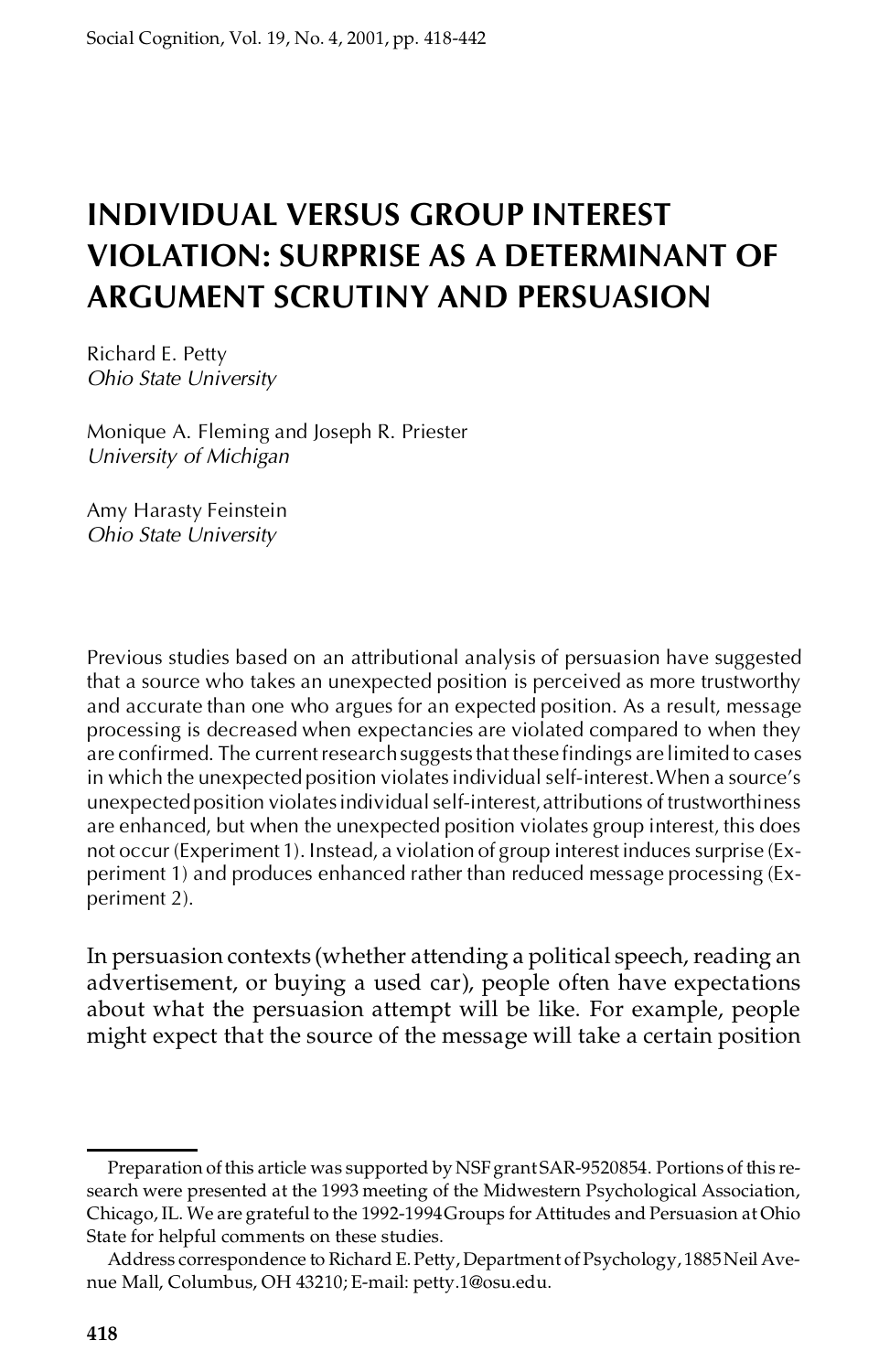(e.g., that a Republican legislator will speak in favor of tax cuts), or that the source will provide cogent arguments in favor of his or her position (e.g., that a car salesperson will describe many positive attributes of a new car). Contemporary research suggests that the confirmation or disconfirmation of these expectancies can have an effect on whether people are persuaded by the message and on the process by which this per suasion occurs.

### **EXPECTANCY DISCONFIRMATION IN PERSUASION SETTINGS**

#### DISCONFIRMATION OF SOURCE-POSITION EXPECTATIONS

Although individuals can hold several different types of expectancies in persuasion settings, perhaps the most studied expectancy is that which people have about the position the source of the message will take. Research on source-position expectancies has found that people expect sources to take positions in their own self-interest, and when this does not occur(i.e., when a source disconfirms the expected position), greater attributions of source trustworthiness and message validity result. According to the Attributional Analysis of Persuasion (AAP, Eagly & Chaiken, 1975; Eagly, Chaiken, & Wood, 1981) and later extensions (Priester & Petty, 1995), if a source takes the expected position, it is unclear whether the source espouses the message because it is veridical or because the source will gain something from the advocacy. Therefore, with expectancy confirmation, the trustworthiness of the source and the veracity of the message are in doubt.

Conversely, when the source disconfirms source-position expectancies by arguing against self-interest, recipients are likely to augment their perceptions of the source's trustworthiness and of the message's validity because they infer the source must have overcome all the potentially biasing factors upon which the expectancy was based. For example, a politician would be expected to take a pro-environmental stance in a speech to a group of environmentalists, because it is in the politician's self-interest to do so (i.e., obtaining the votes of the group). If the politician does not do this, he or she is assumed to be speaking the truth. The merits of the message must have overcome the source's desire to act in his or her own personal best interest. Research has consistently found that a source who violates recipients' expectancies about the message position is perceived as more trustworthy and the message is seen as more valid than when expectancies are confirmed (e.g., Eagly, Wood, & Chaiken, 1978; Priester & Petty, 1995; Walster, Aronson, & Abrahams, 1966).

Because a source who violates expectancies is seen as trustworthy,and the message as veridical, there is little need to engage in extensive scru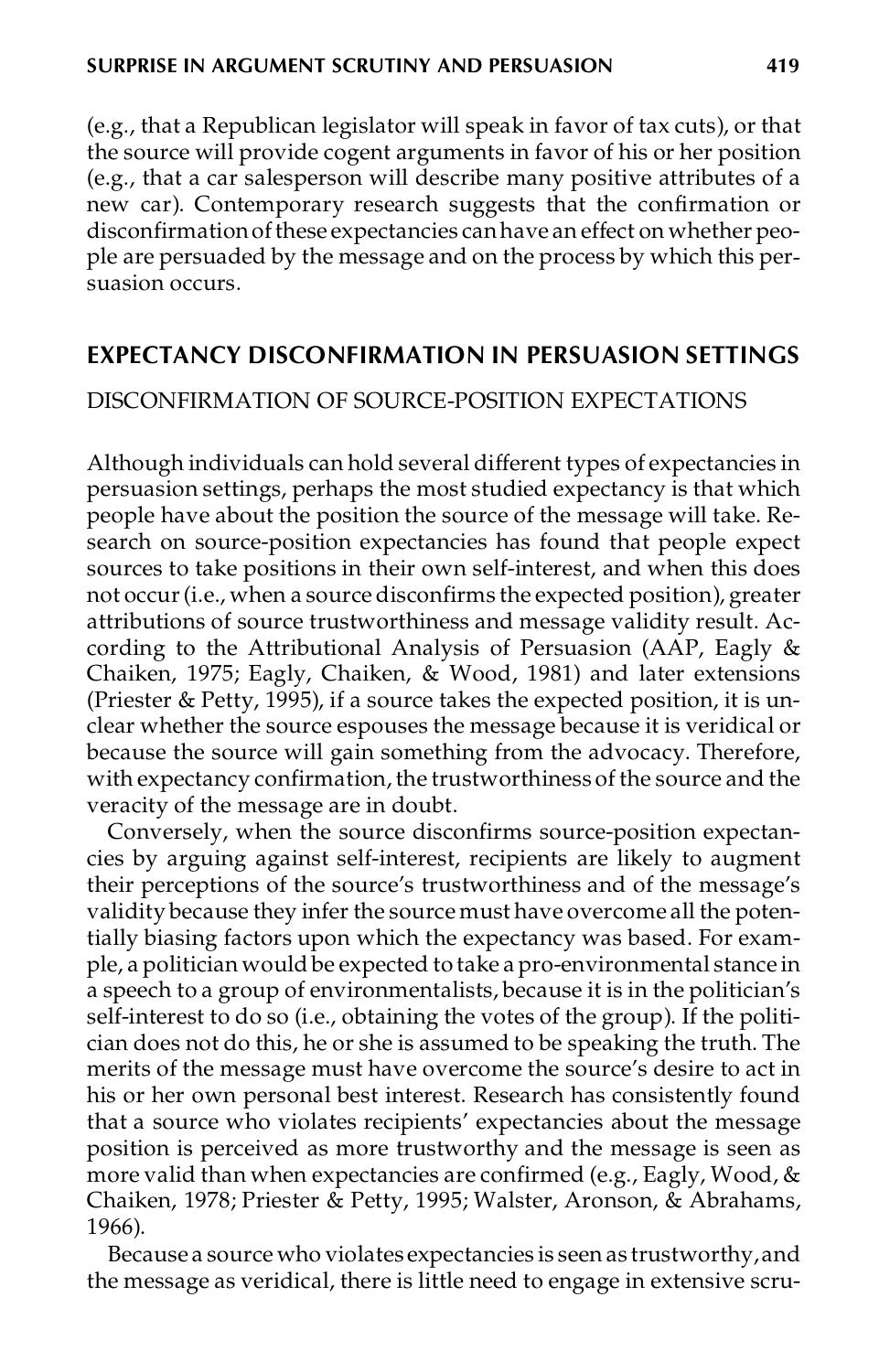tiny of the message. However, when the source confirms expectancies, and the validity of the message is in doubt, recipients need to assess the message carefully prior to acceptance. Specifically, according to the AAP research and more recent dual route persuasion models (i.e., the elaboration likelihood model, Petty & Cacioppo, 1986; the heuristic/systematic model, Chaiken, Liberman, & Eagly, 1989) people are often motivated to hold correct attitudes. If they cannot be assured of accuracy, such as when the source is seen as untrustworthy, greater message scrutiny should occur as the recipient attempts "to remove questions concerning message validity" (Eagly et al., 1981, p. 56).

Priester and Petty (1995) found explicit support for one interesting implication of these propositions. That is, disconfirmation of expectancies about the position a source will take should be associated with less message processing than confirmation of expectancies. In one study, the quality of the arguments in the messagewas varied along with expectancies about a position a source would take. Consistent with the AAP, Priester and Petty (1995, Study 3) found that when a source disconfirmed the expected message position, perceptions of source trustworthiness were enhanced and message processing (i.e., attitude differentiation between strong and weak messages; Petty, Wells, & Brock, 1976) was reduced compared to conditions in which the source took the expected position.This processing effect was most apparent for individuals who were not intrinsically motivated to think—those recipients who were low in need for cognition (NC, Cacioppo & Petty, 1982). High NC participants showed message processing regardless of expectancy condition. Thus, the AAP and available research suggest that reduced message processing will result after a source disconfirms one's expectations about the position he or she will take compared to when a source confirms one's expectations.

#### DISCONFIRMATION LEADING TO SURPRISE AND INCREASED PROCESSING

Although the conceptual rationale and the empirical evidence for reduced message processing resulting from disconfirmationof source-position expectancies are clear, this effect is somewhat surprising given a wide variety of research in persuasion and other domains suggesting that violation of expectancies often leads to surprise and *enhanced* infor mation processing compared to confirmation of expectancies. For example, Maheswaran and Chaiken (1991) found greater message processing when the quality of the message contrasted with the expected message quality. Similarly, Baker and Petty (1994) found evidence that people expect the majority of others to agree with their position (and the minority of others to oppose it). When this expectation was violated, recipients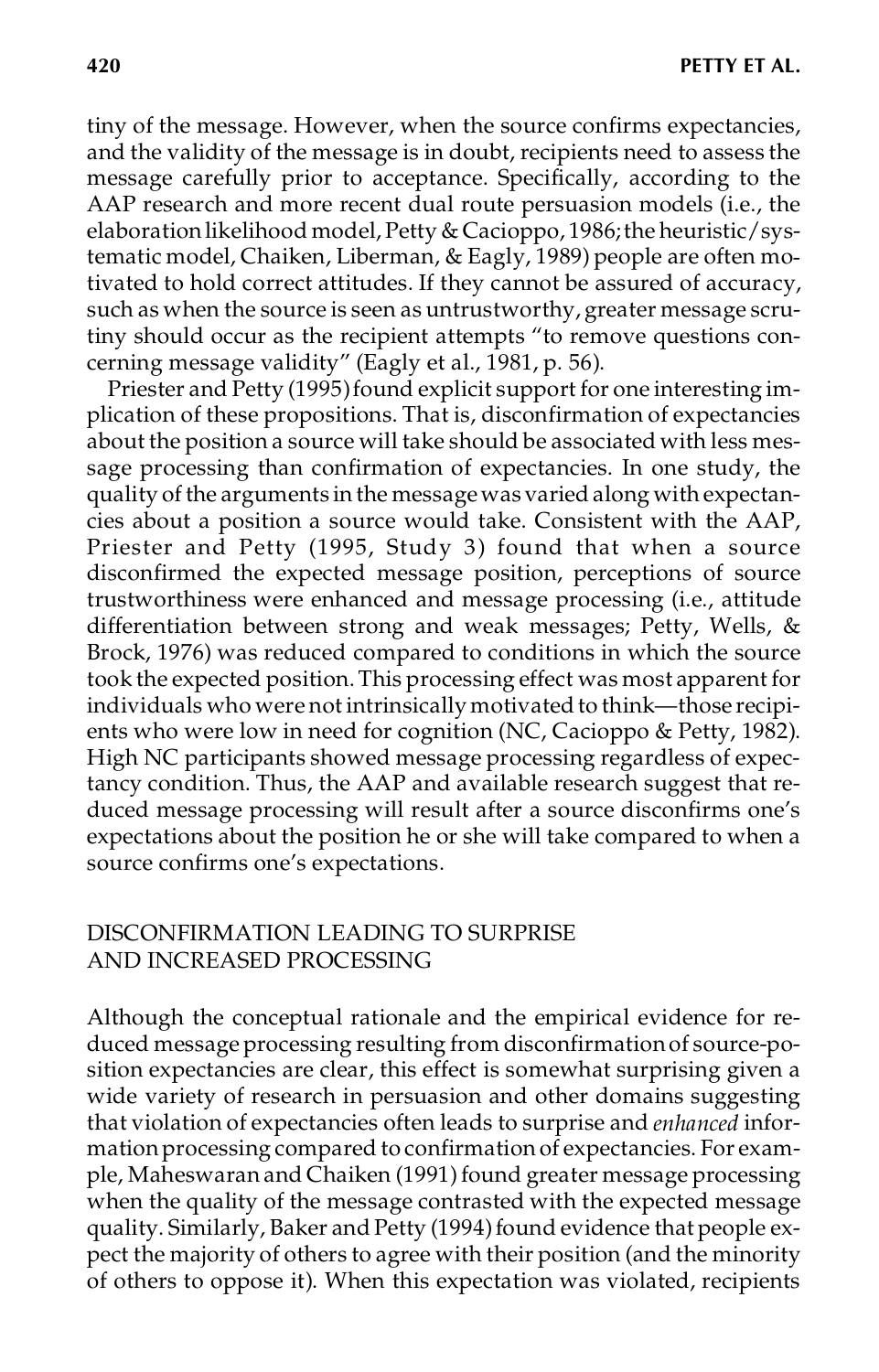were surprised and engaged in greater message scrutiny. In addition, Smith and Petty (1995) showed that people who received a positively framed message when they expected to receive a negatively framed message (or vice versa) showed increased message processing compared to conditions in which people received the message they expected. All of these studies have shown that an unexpected message can lead to greater message processing, presumably due to increased surprise after disconfirmation (Petty, 1997).

Outside of the persuasion domain, other research on expectancy effects has also revealed that expectancy disconfirmation can produce increased information processing. For example, research on causal attribution (e.g., Pyszczynski & Greenberg, 1981; Wong & Weiner, 1981) and on impression formation (e.g., Fiske & Neuberg, 1990; Hastie, 1984; Srull & Wyer, 1989) has found that perceivers engage in increased effortful processing after their expectations are disconfirmed (see Olson, Roese, & Zanna, 1996; Stangor & McMillan, 1992, for reviews). Thus, various persuasion and non-persuasion findings of expectancy disconfirmation leading to increased effortful processing stand in stark contrast to the AAP hypothesis and findings of *reduced* message processing when a source-position expectancy is disconfirmed.

### NECESSARY CONDITION FOR REDUCED PROCESSING: ENHANCED TRUSTWORTHINESS

Why has the prior literature on source-position expectancies shown that confirmation of expectancies produces greater information processing, whereas other research on expectancies demonstrated that disconfirmation of expectancies produces greater information processing? One possibility is that in the paradigms used to test source-position expectancies—from the earliest studies (e.g., Walster et al., 1966), to the mostrecent (e.g., Priester & Petty, 1995), and all in between (e.g., Eagly et al., 1981) — the disconfirming source has *always* violated self-interest in the position taken. Thus, disconfirmation of expectancies about the source's position is always confounded with violation of the source's self-interest. For example, when a politician speaks in favor of stricter environmental protection laws to factory owners, the politician is acting against his or her own vested interest in obtaining votes as well as disconfirming expectancies. When violation of self-interest occurs, there is a ready interpretation for the violation: The source is particularly trustworthy. This analysis suggests that reduced information processing is not invariably the result of a violation of source-position expectancy. What would occur if a source took a position that violated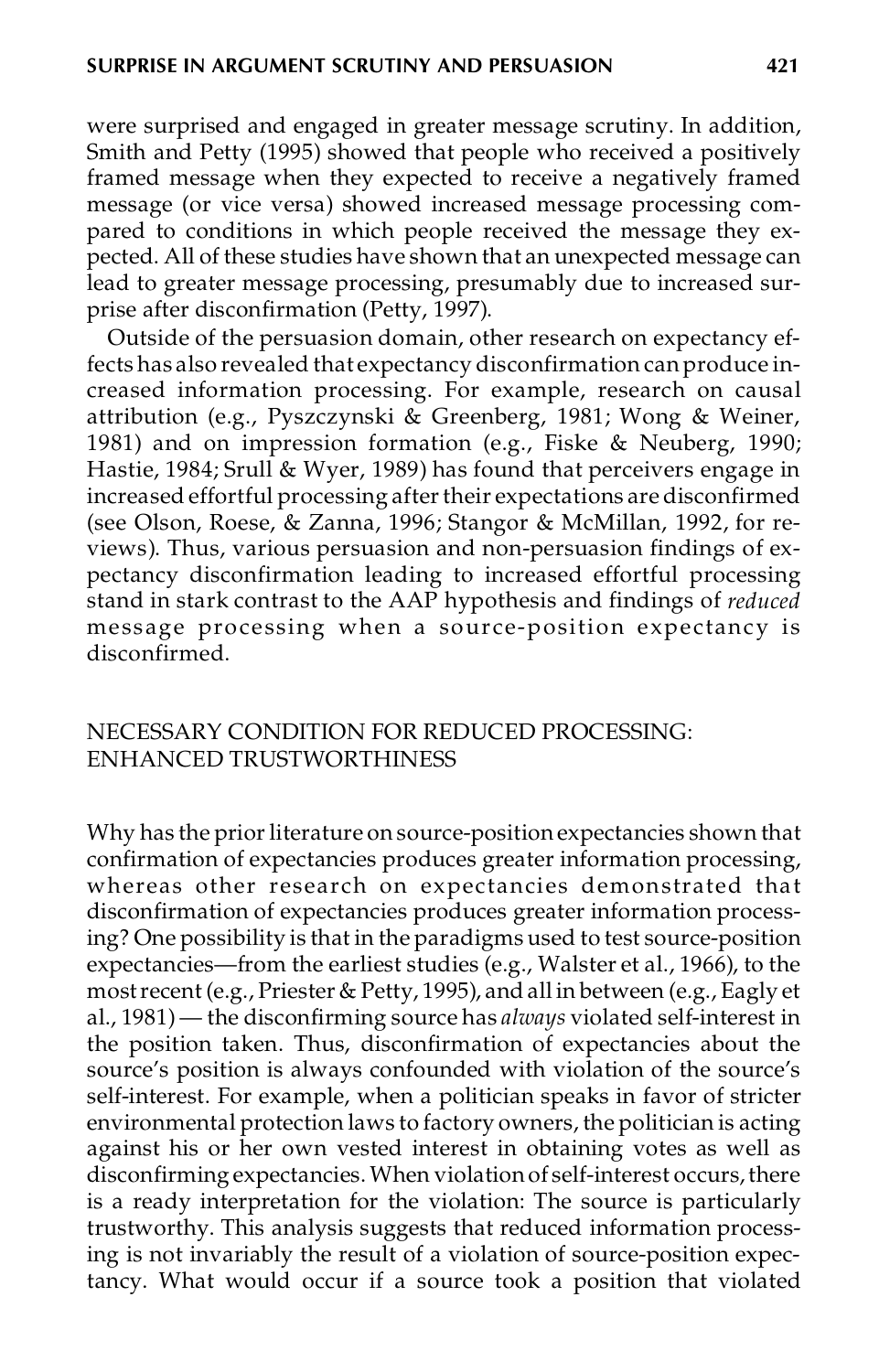expectations but was not readily attributable to enhanced trustworthiness?<sup>1</sup>

Consider a source who takes an unexpected position in violation of his or her *group's* interestrather than his or her individual interest. This position should be surprising, since people generally expect others to be loyal to groups to which they belong (see Platow, O'Connell, Shave, & Hanning, 1995; Platow, Hoar, Reid, Harley, & Morrison, 1997; Wenzel & Mummendey, 1996). However, unlike violation of individual self-interest, it is not clear that a person who violates his or her group's interests would be seen as trustworthy. Although there is some aspect of selflessness in going against one's group's interests, there is also some disloyalty involved. As Kramer, Brewer, and Hanna (1996) argued, shared group identities help define bounded communities of mutual trust. Thus, whereas violation of individual self-interest is admired and produces trust, a person who violates group interest can be seen as disloyal and untrustworthy because looking out for one's group's best interest is one aspect of group loyalty (Brewer & Silver, 2000). So, although a source who violates the group's interests canbe viewed positively (e.g., asunbiased or trustworthybecause he or she is going againstgroup and self-interest), he or she can also be viewed negatively as a bad group member or as disloyal. Thus, perceivers may have two conflicting reactions on the same dimension (i.e., trustworthiness) toward the source who violates his or her own group's interest. Similarly, unlike confirmationof individual self-interest, it is not clear that a person who confirms his or her group's interests would be seen as untrustworthy. Although a source who confirms the group's interests can be viewed negatively (e.g., as biased because he or she is acting to enhance group and self-interest), he or she can also be viewed positively as a good group member orloyal.This greater variability in interpreting both group interest conditions should lead to anattenuation or elimination of differences in perceived trustworthiness between group interest confirmation and disconfirmation. In sum, violations of source-positionexpectancies basedongroup interest should produce surprise without any accompanying augmentation of the source's trustworthiness.Because ofthis, violationof group interestmight lead to enhanced information processing activity.

The differential consequences of violating group versus individual self-interest on source attributions, information processing, or persuasion

<sup>1.</sup> In the persuasion studies finding that disconfirmation of expectancies leads to en hanced processing, there is no individual source who violates expectancies. For example, in Baker and Petty (1994), the participants are simply told that a majority or minority of people favors a particular position. This general information can violate expectancies or not, but no individual source violates expectancies.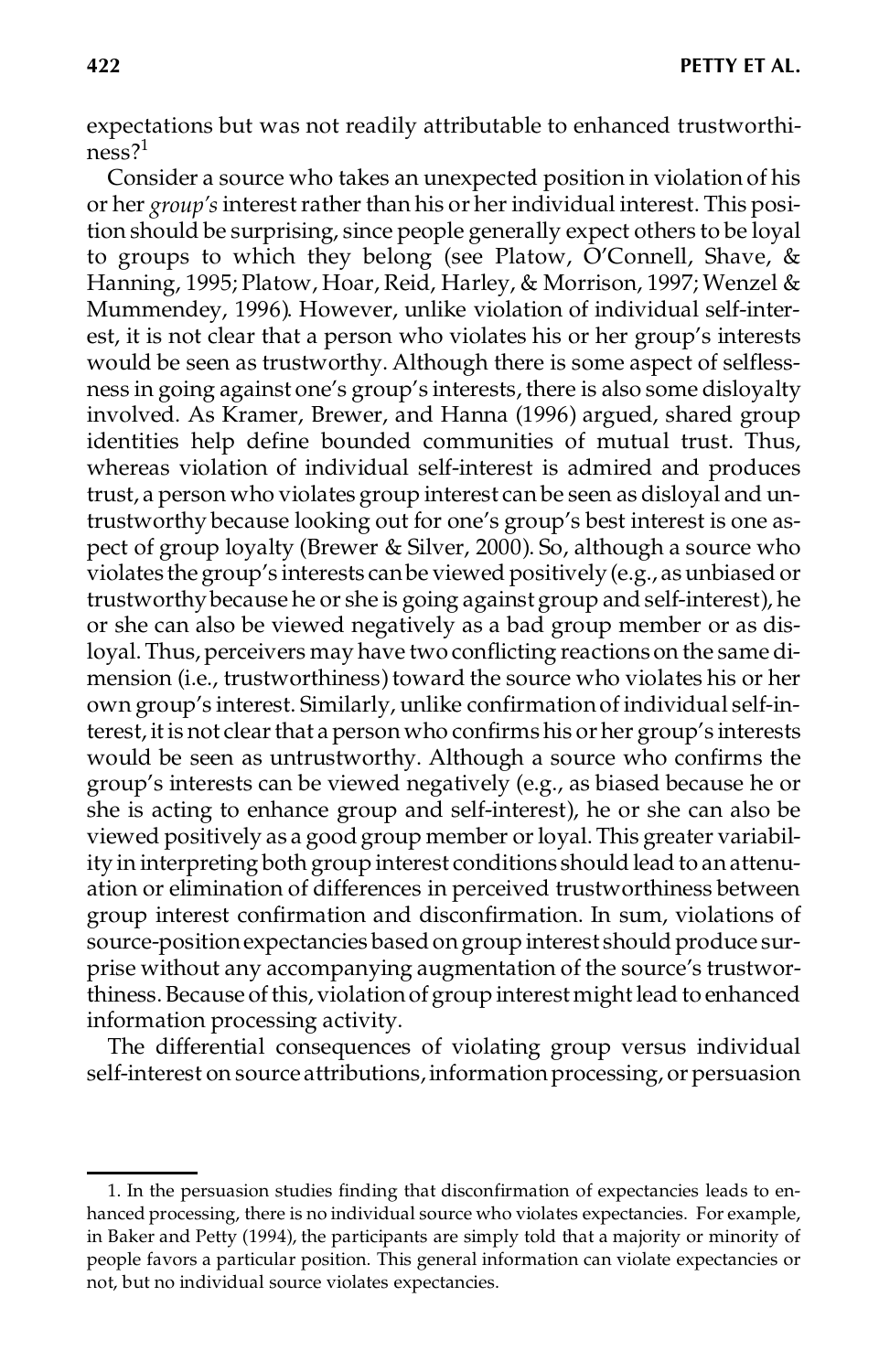have not been investigated previously. The present research aims to address these issues, because the group interest case may provide an initial boundary condition to the previously identified and consistent effects of source-position expectancy disconfirmation. Based upon: (1) the clear differences in perceived selfishness and trustworthiness across the individual interest confirmation versus disconfirmation conditions and (2) the attributional ambiguity under group interest disconfirmation and confirmation conditions (see Snyder & Wicklund, 1981), we predicted that source perception differences in perceived trustworthiness between confirmation and disconfirmation of expectancies would be larger when expectancies were based on individual interest versus group interest. That is, although past research has shown that disconfirmation of *individual* self-interest expectancies leads to enhanced perceptions of source trustworthiness relative to confirmation (e.g., Priester & Petty, 1995; Walster et al., 1966), we expected that this difference would be attenuated or absent with disconfirmation of *group* interest expectancies relative to confirmation. Nevertheless, both types of expectancy disconfirmation should be viewed as surprising relative to confirmation.

Our first study was designed to evaluate the differences in perceptions of source trustworthiness, surprise, and attributional ambiguity across the individual and group expectancy bases. This experiment sought to replicate past findings of attributional effects of self-interest (dis)confirmation, and to extend the analysis to violations of group interest. In a second study, we investigated the effect of violations of source-position expectancies based on group interest on message processing and persuasion. Specifically, we tested whether group interest expectancy disconfirmation leads to increased or decreased message processing relative to confirmation.

#### **EXPERIMENT ONE**

#### OVERVIEW

In this study, students read a brief scenario in which expectancies based upon a source's self-interest or a source's group's interest were established and then either confirmed or disconfirmed by the position taken in a brief message summary. To evaluate participants' source perceptions based solely upon message position, the message summary only stated the position taken by the source without any supporting arguments. After reading the short summary, participants responded to items measuring their perceptions of the source, their surprise about the position taken, and their attributions for the position taken.

The scenario opening paragraph stated that a specific person (or a specific group) should receive a university scholarship. Expectancies were confirmed when the source's position either advocated that the source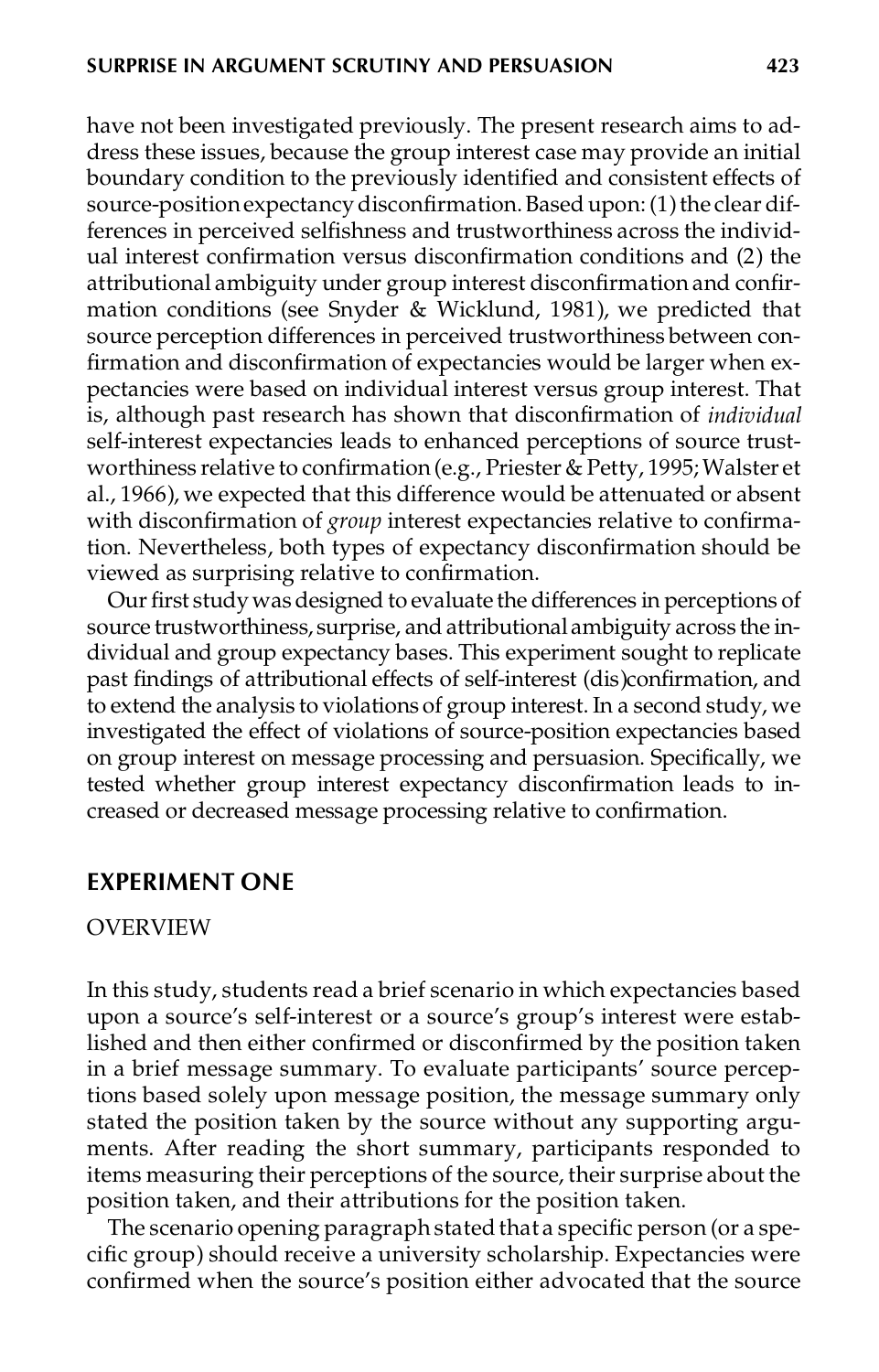himself ("Bill Johnston") or a group to which the source belonged ("minority students") should receive the scholarship. Expectancies were disconfirmed when the essay advocated that either another person ("David Matthews") or a group to which the writer did not belong ("children of alumni") should receive the scholarship.

These materials were designed to allow for a conceptual replication of AAP work in the self-interest conditions and still allow a feasible variation for the group interest conditions. The expectancy manipulation was modeled after the AAP work (e.g., Eagly et al., 1978) in that situational constraints led to expectations about the position the source would take. We chose the groups "minority students" and "children of alumni" because: (1) both seemed to be reasonable groups to receive a scholarship; and (2) these groups were both "ascribed" (Ashmore & Del Boca, 1979) to group members (the group members would either always belong to the group or would never belong to the group). Thus, it was clear in the group interest conditions thatthe positiontaken in the essay either benefited or potentially harmed the source's own group.

# **METHOD**

## PARTICIPANTS

Sixty-six White students at Ohio State University (OSU) who were not children of OSU alumni participated in partial fulfillment of requirements in an introductory psychology course. The fact that participants who were from racial minorities or children of alumni were not included ensures that the participants were non-invested parties.

## DESIGN

Participants were assigned to the cells of a 2 (Expectancy basis: individual interest, group interest)  $\times$  2 (Expectancy: confirmation, disconfirmation) between-participants factorial design. In addition, a measure of NC (Cacioppo, Petty, & Kao, 1984) was taken as it has moderated prior work on expectancy violations (e.g., Priester & Petty, 1995; Smith & Petty, 1995).

## PROCEDURE

Sessions were conducted in groups of two to seven. Upon arrival, participants were given experimental booklets that contained the following information. The first page of the booklet described the study as part of an "essay writing-evaluation project." Although specific instructions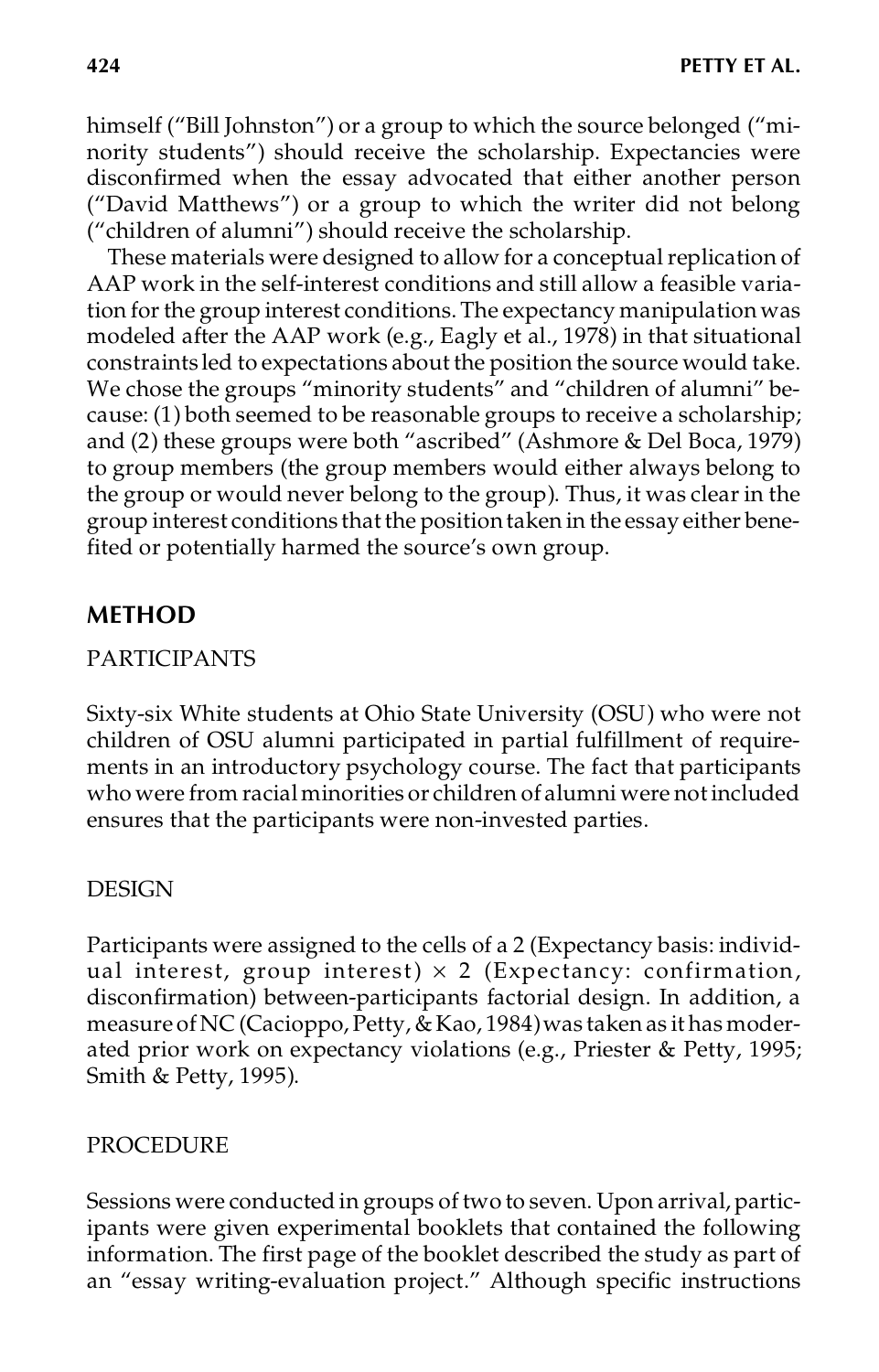differed across expectancy basis conditions (see below), general instructions informed participants thatthey would be given and would be evaluating the introductory paragraph of a sample essay "taken from a pool of letters sent to the Office of Student Affairs at the University of Iowa." The letters were described as pertaining to a planned university scholarship program that could only be offered to a limited number of students. Essays were described as having been solicited to help decide who should receive the scholarship. In addition, participants were informed that they would be given some demographic information about the writer of the essay. The participants' task was to form an impression about the writer and to evaluate the writing in the essay.

The remaining pages of the experimental booklet contained, in order:  $(1)$  a demographic sheet about the writer,  $(2)$  the essay introductory paragraph, (3) the dependent variables and manipulation checks, (4) the NC scale, and (5) a participant demographic sheet. After all participants in a group had completed the booklets, they were debriefed and excused.

#### INDEPENDENT VARIABLES

*Basis of Expectancy.* The basis of the expectancy (individual or group interest) was manipulated by varying both the initial instructions and the essayintroductoryparagraph.In addition to the general instructions described above, the first page of the booklet stated either that "only one student will receive the scholarship" (individual interest condition) or that "only members of one group will receive the scholarship" (group interest condition). The essay paragraphs were also either described as solicited to help decide "who should receive this scholarship" or "which group should receive these scholarships."

*Expectancy Confirmation/Disconfirmation.* Expectancies about the position to be taken were created by manipulating the instructions on the first page of the booklet and the source demographic sheet on the second page. The expectancy confirmation or disconfirmation was manipulated through the content of the essay introductory paragraph on the third page of the booklet.

In the group interest conditions, the initial instructions stated that essays were solicited to help decide which one group should receive the scholarship. In addition, the demographic sheet on the writer provided information about the writer's race and his parents' educational background (among other information such as the writer's name, age, sex, university, year in school, major, hometown, and hobbies). This information was held constant across all conditions. The writer, "Bill Johnston" was described as Black and his parents were not alumni from his university.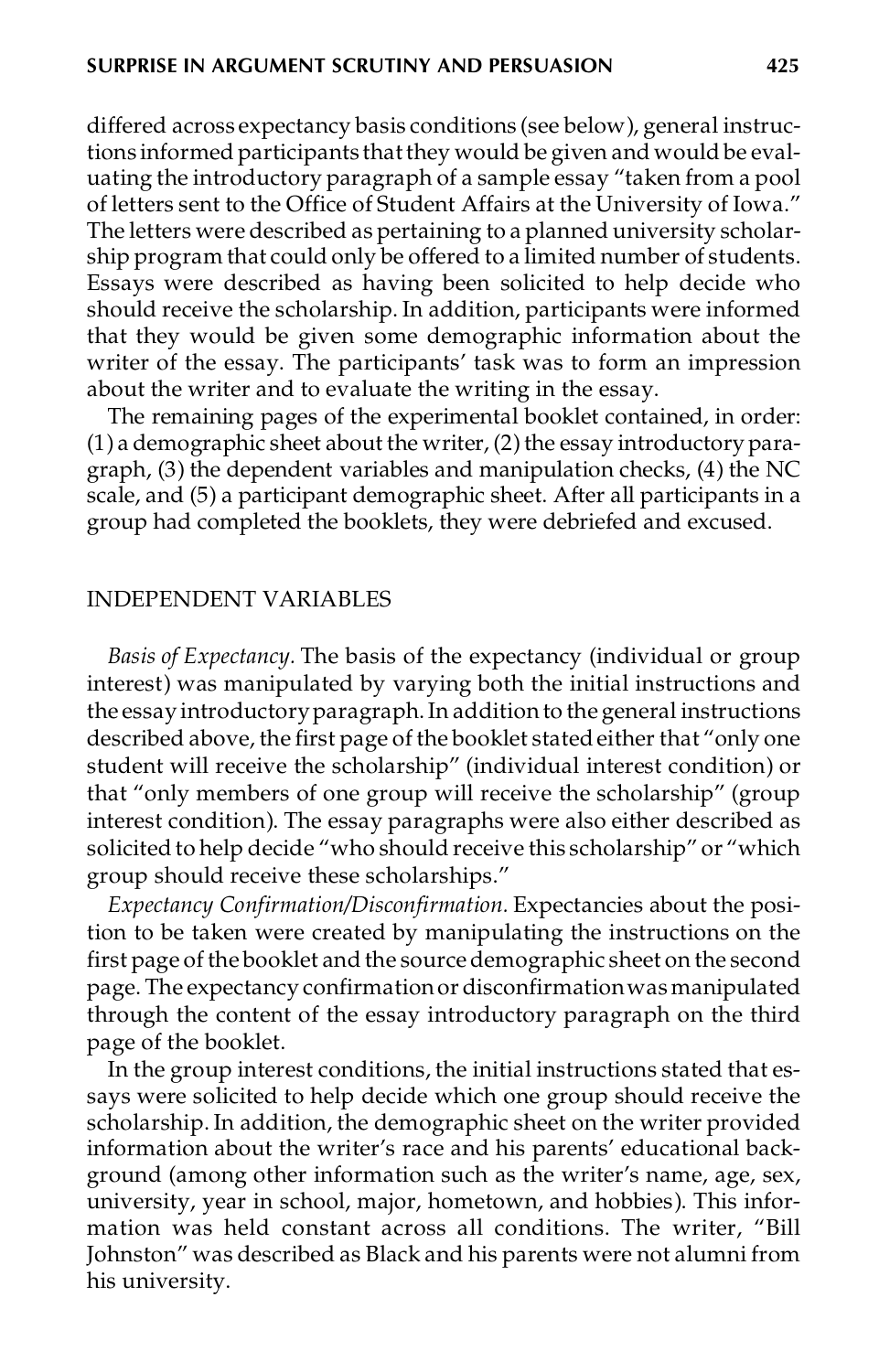The expectancy-confirming introductory paragraph for the group interest expectancy was:

All students who are of racial minority status should qualify for the university scholarship program that would enable them to attend school without having to pay tuition. Although this means that the other equally-deserving groups being considered (including children of alumni) will have to pay their own tuition, I believe that minority students are the most worthy group based upon the following reasons.

Thus, in the group interest confirmation condition, the source, a Black male, took the expected position in favor of his group. The expectancy-disconfirming introductory paragraph for the group interest expectancy was identical to the confirming paragraph except that another group ("children of alumni") was switched with "minority students" so that the paragraph stated that "although this means that the other equally-deserving groups being considered (including minority students) will have to pay their own tuition, I believe that children of alumni..." Thus, in the group interest disconfirmation condition, the Black source took the unexpected position in favor of another group.

In the individual interest conditions, the expectancy was established in the initial instructions that only one student would receive the scholarship. Thus, the student submitting an essay would be expected to write that he should receive the scholarship. To strengthen this expectancy, the essay writer was also described as one of the scholarship program finalists. The writer demographic information was identical to the group interest information.

The expectancy-confirming introductory paragraph for the individual interest expectancy was:

I should qualify for the university scholarship program that would enable me to attend school without having to pay tuition. Although this means that the other equally-deserving finalists will have to pay their own tuition, I believe that I am most deserving based upon the following reasons.

Thus, in this condition, the source took the expected position in favor of himself. The expectancy-disconfirming introductory paragraph for the individual interest expectancy was identical to the confirming paragraph except that another person's name ("David Matthews") was substituted for "I" in the appropriate places. Thus, in this condition, the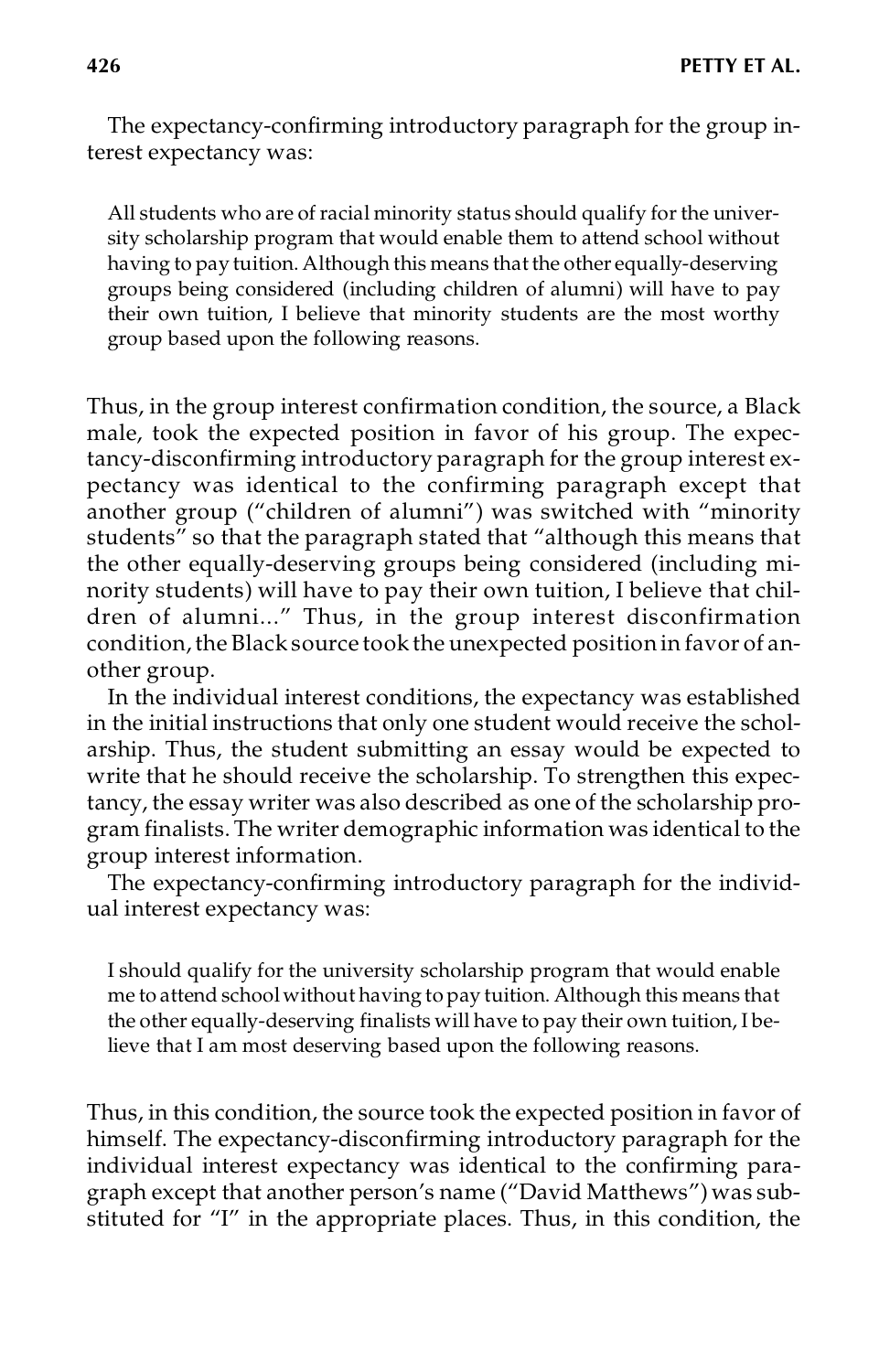source violated individual self-interest and took an unexpected position in favor of someone else.

*Need for Cognition Scale.* After responding to the other measures, participants completed the NC scale (Cacioppo et al., 1984). High and low NC participants were determined by a median split on the scale with the median equaling 63.5 (scores ranged from 26 to 86).

#### DEPENDENT VARIABLES

*Surprise Ratings.* After participants read the essay introductory paragraph, they were asked to answer all questions without looking back at previous pages. On the page immediately following the essay introductory paragraph, participants were asked several general questions to measure their "overall reaction to the writer's choice of essay topic." As a check on whether expectancy violation was surprising, participants responded on a 7-point scale ranging from  $-3 =$  "not at all surprised" to  $+3$ = "very surprised" regarding how surprised they were about the writer's choice of essay topic.

*Source Trustworthiness Measures.* After evaluating the essay topic, participants were asked for their opinions about the essay writer because "evaluations of the essay introductory paragraph might have been influenced by your attitude about the writer." Participants were asked to rate the writer on several positive/negative trait semantic differential scales. These 7-point scales ranged from -3 to +3. Source trustworthiness was measured with three scales (untrustworthy/ trustworthy; insincere/sincere; dishonest/honest), which were presented with other positive/negative source traits serving as filler items (e.g., cold/warm; close-minded/open-minded; unlikeable/likeable).

*Open-Ended Attributional Processing.* On the next page, participants were asked to write down the reasons why they thought that the student chose to write his essay. The number of trait attributions listed was counted by a coder blind to conditions. More traits were expected to be listed for individual versus group interest conditions. In addition, to assess the specific trait attributions of selfish and selfless, the number of directmentionsof source "selfishness" and"selflessness" were alsotallied.

*Manipulation Checks and Participant Demographic Sheet.* To ensure that participants were aware of the source information that created the expectancy, a recognition test of the source demographic information was given after the other measures were completed. The two important questions concerned the source's race and the source's parents' educa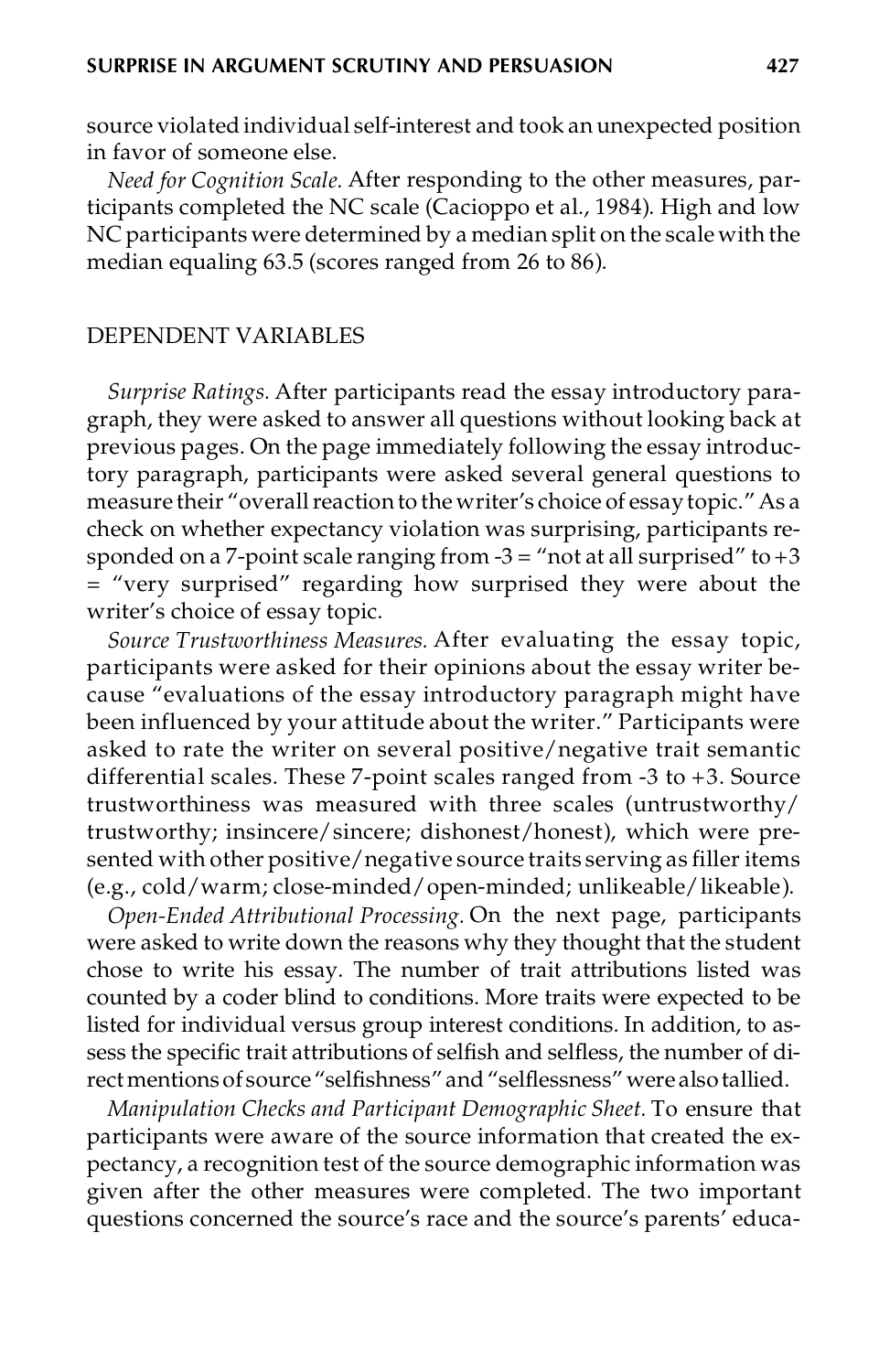tional background.<sup>2</sup> The final page of the experimental booklet was a participant demographic sheet so that we could establish which participants were minority students and which were children of alumni.

# **RESULTS**

All dependent variables were submitted to a 2 (Expectancy basis: individual interest, group interest)  $\times$  2 (Expectancy: confirmation,  $disconfirmation$  $\times$ 2 (Need for cognition: high, low) between-participants analysis of variance.

## SOURCE TRUSTWORTHINESS

The three scales designed to measure trustworthiness were highly intercorrelated (Cronbach's  $\alpha$  = .74) and thus were averaged to form a trustworthiness index. This index was submitted to the three-way ANOVA. The only significant effect obtained was the predicted interaction between Basis and Expectancy,  $F(1,58) = 7.55$ ,  $p < .01$ . To interpret this interaction, simple effects tests were conducted separately for individual and group interest expectancies. For individual interest conditions, a simple main effect for expectancy was found, *F*(1,32) = 4.78, *p* < .04. Replicating previous research (e.g., Priester & Petty, 1995), when the source disconfirmed individual interest, he was rated as more trustworthy  $(M=1.86)$  than when he confirmed individual interest  $(M = 0.83)$ . However for group interest conditions, no difference between expectancy disconfirmation  $(M = 0.87)$  and confirmation (*M* = 1.36) conditions was found,  $F(1,30) = 1.58$ ,  $p = .22$ .

## SURPRISE RATINGS

Two main effects were obtained on the surprise scale. First, as expected, participants were more surprised in the expectancy disconfirmation (*M*  $= 1.84$ ) than in the confirmation conditions (*M* = -0.39),  $F(1,58) = 30.47$ ,  $p <$ .0001.The other significant result was a main effect for expectancy basis. Regardless of whether expectancies were confirmed or disconfirmed, participants found the individual interest messages more surprising (*M* = 1.31)thanthe group interest messages,(*M* = 0.15), *F*(1,58)= 8.25,*p* < .01.

<sup>2.</sup> On the source memory manipulation check, two participants erred on the alumni status of the writer's parents and no one erred on the writer's race. When these participants are removed from analyses, results are the same as those reported.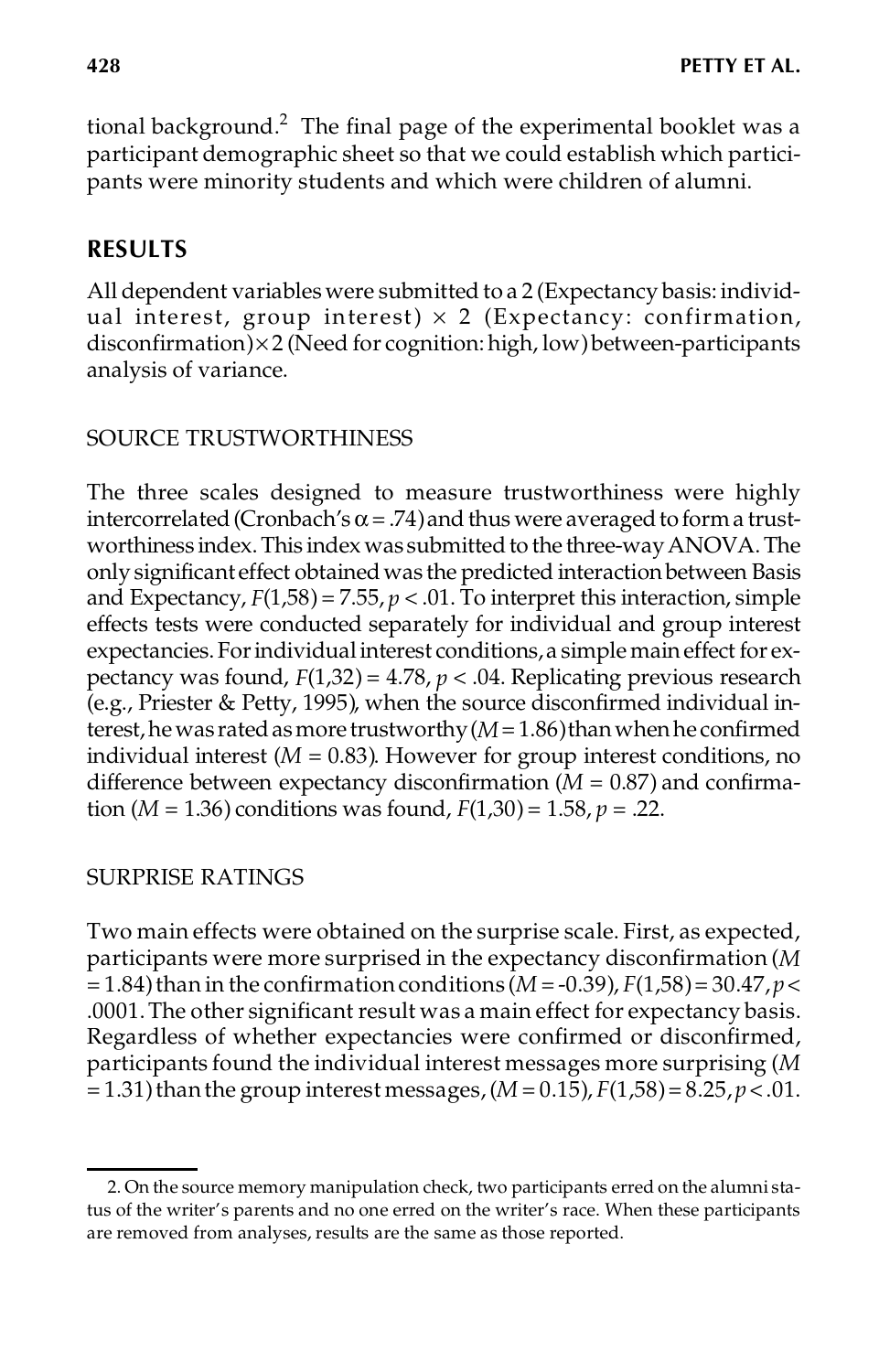The Basis  $\times$  Expectancy interaction was not significant,  $F(1,58) = 2.15$ ,  $p =$ .15.<sup>3</sup> Thus, aspredicted, it appears thatparticipantswere more surprised after expectancy disconfirmation than confirmation, regardless of whether the expectancy was based upon the source's individual or group interest.

#### OPEN-ENDED ATTRIBUTIONAL PROCESSING

Analyses of the number of trait attributions participants listed in their open-ended responses revealed a main effect for Expectancy Basis,  $F(1,57) = 11.88, p < .01$ . Specifically, participants explained the target's actions using more trait terms in the individual interest conditions  $(M = 1.14$  traits per participant) than in the group interest conditions (*M* = .32), suggesting that a clear attribution was easier to make in the individual than group interest conditions. One specific trait thought to differ between individual self-interest and group interest was perceived selfishness/selflessness. Thus, the percentages of participants who referred to selfishness or selflessness were compared across expectancy basis: 30.3% of participants in the individ ual conditions mentioned selfishness/selflessness (participants mentioned either selfishness or selflessness, not both) whereas 0% of participants in the group conditions mentioned this trait,  $\chi^2(1)$  = 11.46,  $p < .001$ . To evaluate the numbers of references to selfishness versus selflessness across expectancy confirmation and disconfirmation, separate analyses were conducted for the individ ual conditions only (since there were no mentions of these traits in the group conditions ). For mentions of selflessness, 38.9% of disconfirmation (i.e., low self-interest) condition participants mentioned this trait (or synonyms) whereas 0% of participants in the confirmation (i.e., high self-interest) condition mentioned selfless ness,  $\chi^2(1)$  = 7.40,  $p < 0.007$ . For mentions of selfishness (or synonyms), 20% of participants in the confirmation condition mentioned this trait whereas 0% of participants in the disconfirmation condition mentioned it,  $\chi^2(1)$ = 3.96,  $p$  <.05. It appears that participants were more likely to attribute the source's choice of message position to a

<sup>3.</sup> We also conducted separate simple effects tests for the individual and group interest conditions to determine if the simple main effect for expectancy held. These analyses confirmed that effects for expectancy occurred in both the individual interest, *F*(1,32)= 8.38,*p*  $<$  0.06 (Means: Confirmed = 0.49, Disconfirmed = 2.13) and group interest,  $F(1,30)$  = 27.01, *p* < .0001 (Means: Confirmed = -1.26, Disconfirmed = 1.56) conditions.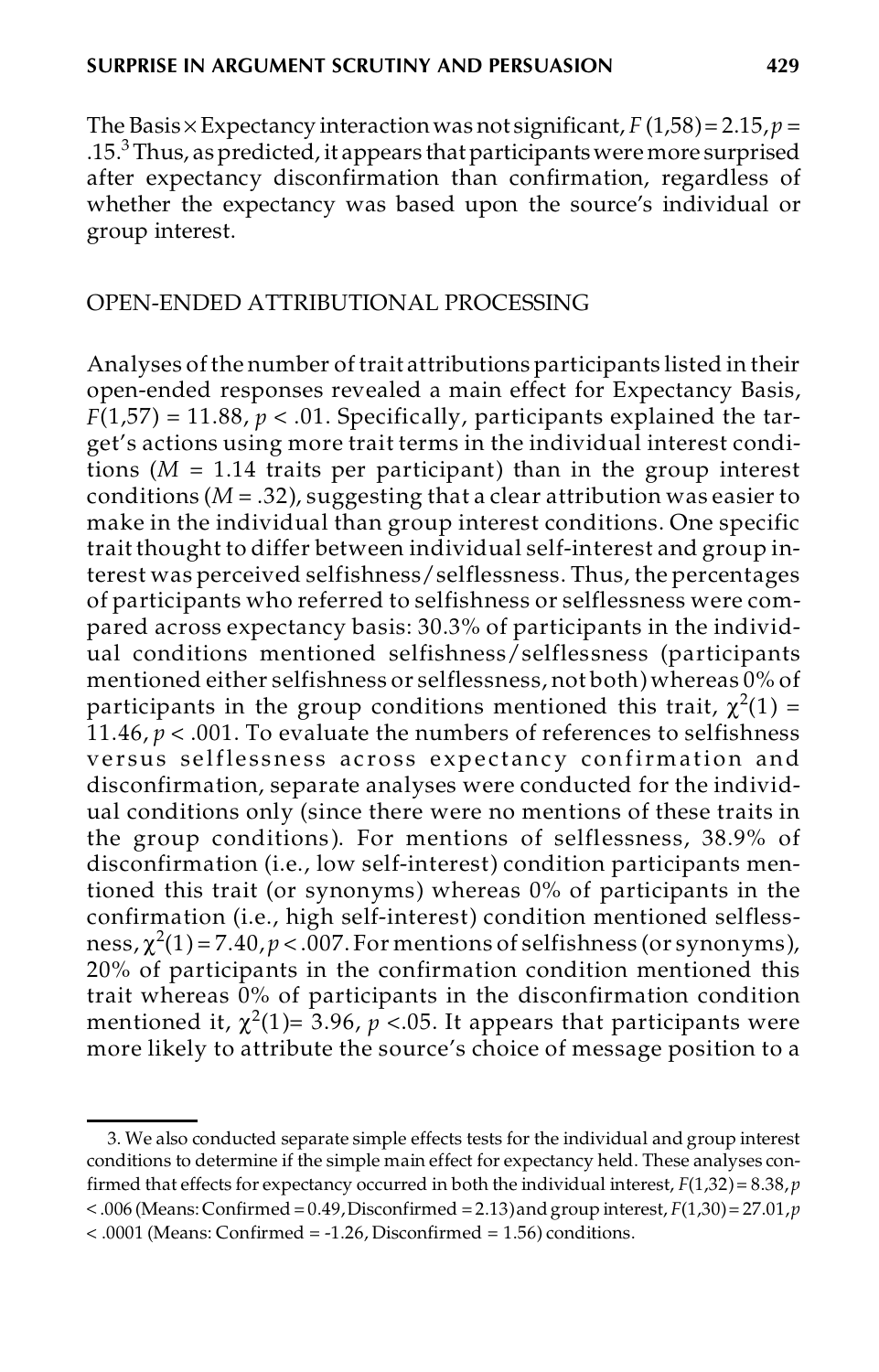personality trait (especially to selfishness/selflessness) when the source's position was relevant to self-interest rather than relevant to his group's interest.

We also expected that the differential perceptions of source selfishness in the individual conditions would correspond to the greater perceived source trustworthiness under expectancy disconfirmation than confirmation. To evaluate this prediction, the correlations between references to selfishness (and selflessness) and the source trustworthiness ratings were computed. As predicted, in the individual conditions, trustworthiness and mentions of selfishness were significantly negatively correlated,  $r = -.42$ ,  $p < .02$ . In addition, trustworthiness and mentions of selflessness were significantly positively correlated,*r* = .36, *p* < .05.

## **DISCUSSION**

In this study, we found different effects of expectancy disconfirmation on source perceptions for expectancies based on individual versus group interest. As predicted, trustworthiness attributions varied only when the expectancy was based upon the source's individual self-interest. Thus, our individual interest expectancy conditions were consistent with prior theory and research (e.g., Eagly et al., 1978; Priester & Petty, 1995) in that the source was perceived as more trustworthy when he went against his own self-interest than when he wrote in favor of his self-interest. More importantly, we found a condition under which source-position expectancy confirmation and disconfirmation did *not* make a difference for trustworthiness attributions — when the expectancy was based upon group membership and group interest. Results from the open-ended responses suggest that this attenuation may have been due to the greater attributional ambiguity when group interest rather than individual interest was concerned. Thus, Experiment 1 outlines a boundary condition for the effects of disconfirmation of source-position expectancy on perceptions of trustworthiness, suggesting that taking an unexpected position does not invariably lead to perceptions of enhanced source trustworthiness.

In addition, consistent with previous expectancy disconfirmation work (e.g., Baker & Petty, 1994), participants were more surprised when expectancies were disconfirmed than confirmed. More importantly, this investigation extends this work by suggesting that individuals are more surprised when an individual source takes a position that disconfirms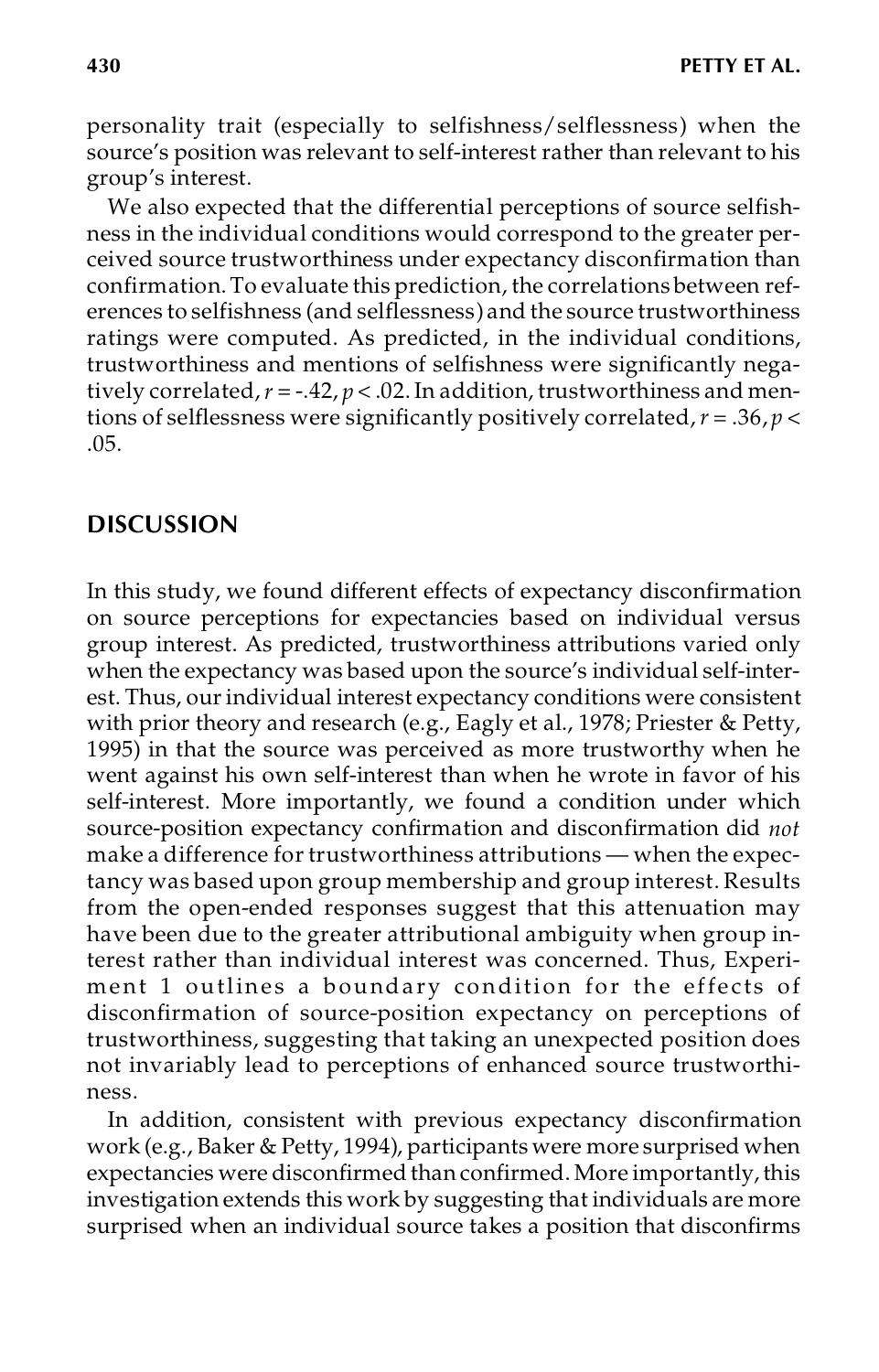rather than confirms expectancies, regardless of whether the position violates either individual or group interest.<sup>4</sup>

#### **EXPERIMENT TWO**

Experiment 2 was designed to investigate the implications of the findings of Experiment 1 regarding the effects of disconfirmation of group interest for message processing. Specifically, we tested the prediction that disconfirmation of a source-position expectancy that does not augment perceived source trustworthiness (i.e., violation of group interest) will lead to increased rather than reduced message scrutiny. Past research has already shown that reduced message scrutiny results when individual self-interest expectancy disconfirmation leads to enhanced perceptions of source trustworthinessand messagevalidity (Eagly et al., 1978; Priester & Petty, 1995;Wood & Eagly, 1981). Because a source who violates group interest is not seen as more trustworthy but is more surprising, we anticipate that group interest expectancy disconfirmation

Forty-eight individuals participated in this 2 (Source: Black student of non alumni parents, White student of alumni parents) $\times$ 2 (Expectancy: confirmation, disconfirmation) between-participants design. In this study, expectancy confirmation/disconfirmation was always on a group interest basis. Participants received the demographic information and introductory essay paragraph and then completed measures of surprise and source trustworthiness. In this revised version, our manipulation of expectancy confirmation/disconfirmation was effective in producing surprise as participants were significantly more surprised after disconfirmation ( $M = 0.67$ ) than after confirmation ( $M =$  $-F(1,44) = 34.38, p < .0001$ . Furthermore, replicating the group interest conditions in Study 1, no significant effects were found on the source trustworthiness index. As ex pected, participants did not view the disconfirming source as any more trustworthy (*M* = 1.42) than the confirming source  $(M = 1.38)$ . Neither of these effects was qualified by the source. That is, Black students favoring alumni, and White alumni favoring minority students were both more surprising than favoring one's own group.

<sup>4.</sup> Before conducting Study 2, one potential concern with the operationalization of group interest expectancies in Study 1 was evaluated. Specifically, our group interest confirmation condition had scholarships for "minority students" as its topic, whereas the topic in the disconfirmation condition was about "children of alumni." The groups "minority students" and"children of alumni" are not equivalent, and might show different effects for reasons unrelated to expectancy violation. For example, it might be more surprising for any source to advocate scholarships for alumni than for minorities. To re move this potential confound and use both topics in the expectancy confirming and disconfirming cases, we conducted a study to replicate conceptually our group interest findings with both groups. Source demographics were varied such that the source was either Black and not a child of alumni, or White and a child of alumni. A second minor change was made in the essay topic — rather than a scholarship program, the program was described as a "university service program" that would allow participants free tuition. The message either advocated that this program should be for children of alumni or for minority students (see Experiment 2 for details).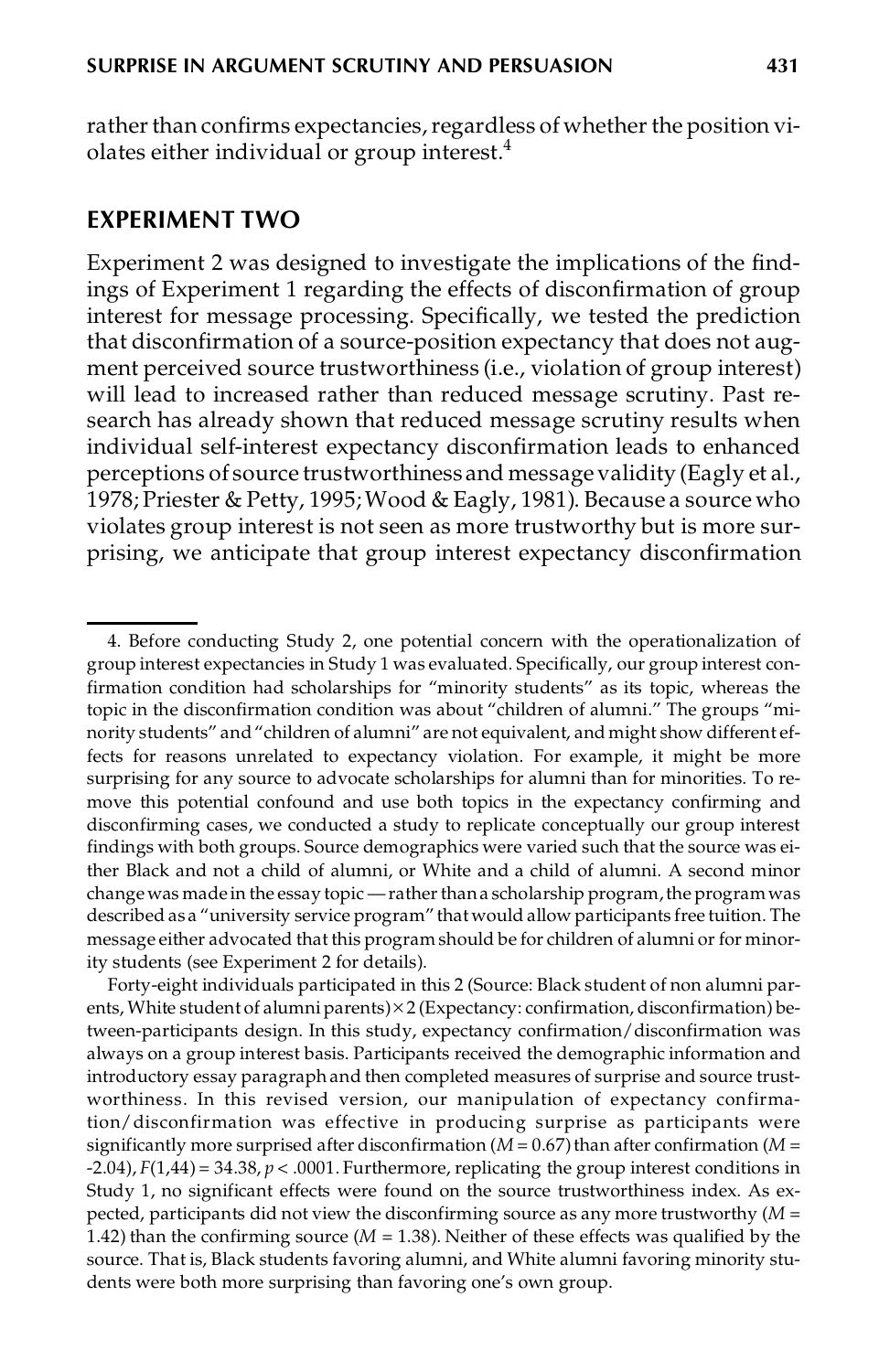will lead to enhanced information processing compared to group interest expectancy confirmation, as has been found in other work on expectancies (e.g., Baker & Petty, 1994;Maheswaran& Chaiken, 1991;Smith & Petty, 1995). To assess the extent to which the persuasive message was scrutinized, participants were presented with messages containing either all strong or all weak arguments. In general, the attitudes of partici pants who are thinking about the message carefully should be more affected by message quality (i.e., they should be more persuaded by strong than weak arguments) compared to participants who are not thinking about the message carefully (see Petty, Wells, & Brock, 1976; Petty & Cacioppo, 1986).

## **METHOD**

## PARTICIPANTS

Two hundred eighty-eight White students who were not children of OSU alumni participated in this study in partial completion of introductorypsychology course requirements. As inExperiment 1,minority participants and children of alumni were not included in the analyses.

## DESIGN

Participants were assigned to the cells of a 2 (Source: Black, non-alumnus child; White, alumnus child)  $\times$  2 (Group interest expectancy: confirmed, disconfirmed)  $\times$  2 (Argument quality: strong, weak) between-participants factorial design (see footnote 4). As in Experiment 1, a measure of NC was taken.

## PROCEDURE

Experimental sessionswere conducted with groups ranging in size from two to eight. Upon arrival, participants were given experimental booklets that contained the following information. The first page of the booklet described the study as part of a "journalism writing-evaluation project" in which participants would be given a newspaper article written by a student from another Big Ten university. They were also told that they would be given some demographic information about the authorofthe article.The participants'task was to form an impressionofthe writer and to evaluate the writing in the article itself. Participants were then given a summary of the message topic — that a tuition break program should be instituted atthe University of Iowa.The baseline level of message scrutiny for this personally irrelevant message was expected to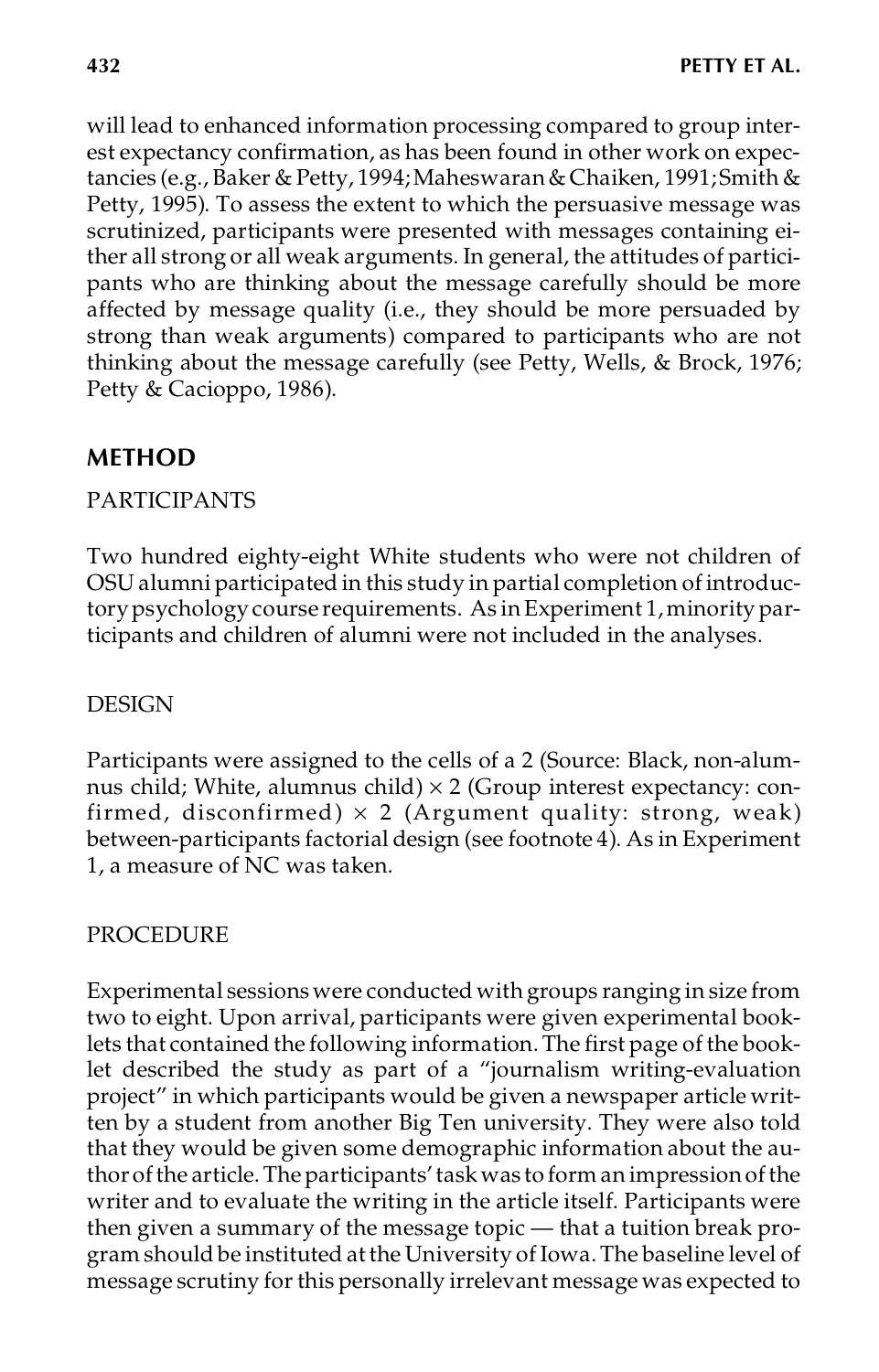be relatively low (see Petty & Cacioppo, 1979, 1990). The remaining pages of the booklet contained (1) a demographic sheet about the writer,  $(2)$  the article (containing the persuasive message), (3) the dependent variables and manipulation checks, (4) the NC scale, and (5) the participant demographic sheet. After all participants in a group had completed the booklets, they were debriefed and excused.

#### INDEPENDENT VARIABLES

*Source.* On the second page of the booklet, participants were given a demographic sheet about the writer. This page contained information about the writer's age, sex, university, yearin school, major, hometown, hobby, race and parents' educational background (in this order). Information about the source remained the same in all conditions except for race and parents' educational background. The manipulation of source was accomplished by varying jointly the race and the parents' university, which was either Black/University of Minnesota (i.e., minority, parents were not alumni of Iowa) or White/University of Iowa (i.e., non-minority, parents were alumni of Iowa). This manipulation provided an internal replication of group interest disconfirmation effects on persuasion (see footnote 4 for a pretest of the effects of this manipulation on source perceptions and surprise).

*Group Interest Expectancy Confirmation/Disconfirmation.* The expe ctancy manipulation was accomplished by the combination of the message source and message topic. Participants were provided with a brief summary of the message topic before they read the full persuasive message to create the expectancy confirmation or disconfirmation in advance of the persuasion attempt. Participants were informed that the article they would be evaluating was about one of the following topics: "Students who are children of alumni (i.e., their parents graduated from the same university that the student attends) should be allowed to participate in a two year university service program that would allow them to attend school without having to pay tuition." Or: "Students who are of racial minority status should be allowed to participate in a two year university service program that would allow them to attend school without having to pay tuition."

Thus, expectancy confirmation resulted when the source wrote in favor of his own group participating in this program, and expectancy disconfirmation resulted when the source wrote in favor of a group to which he did not belong.

*Argument Quality.* On the next pages of the booklet, participants received the persuasive message. The message contained either the strong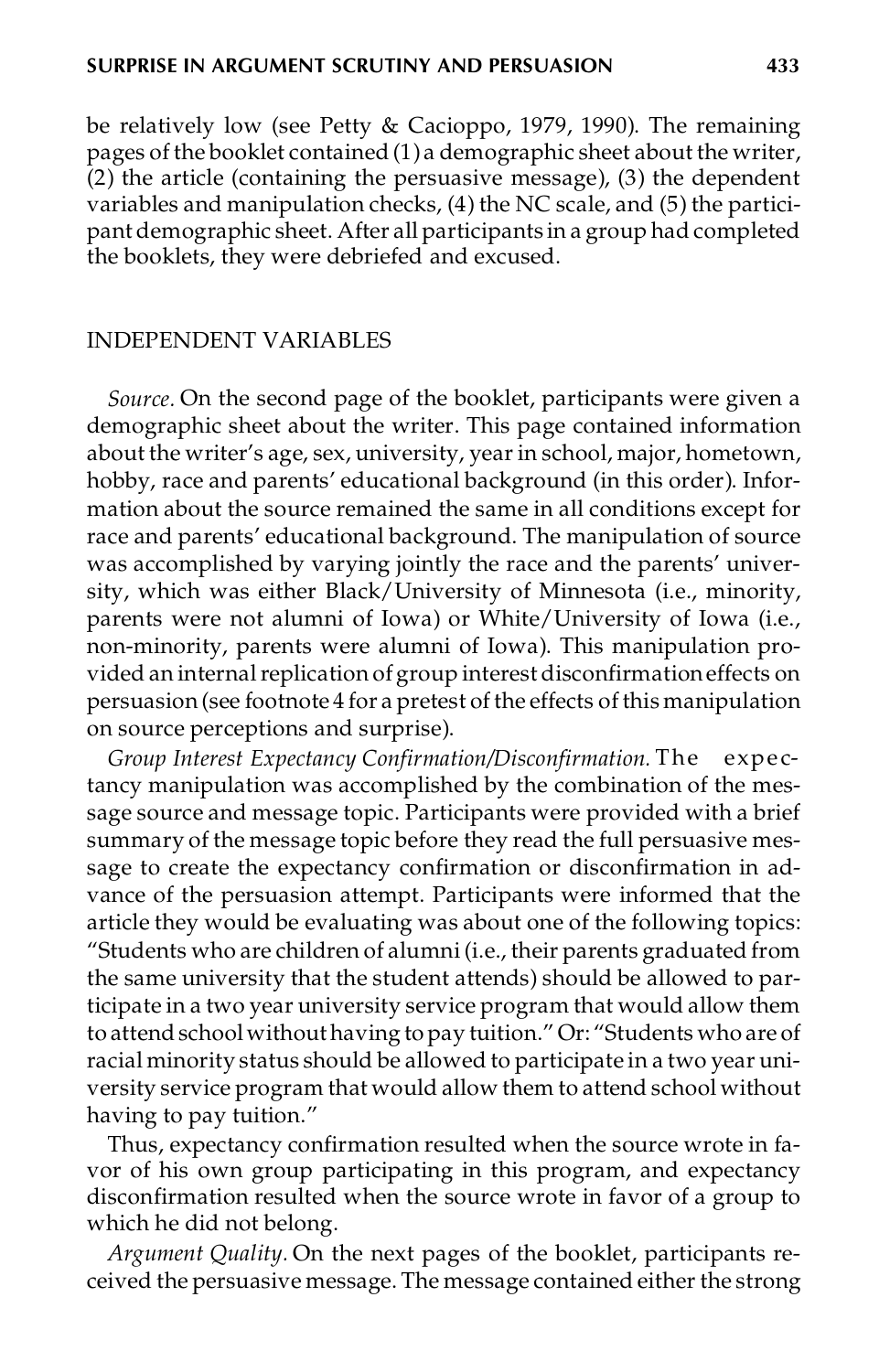or weak arguments from Baker and Petty (1994,Study 2). The arguments in the message were pretested such that the strong arguments elicited primarily positive thoughts and the weak arguments elicited primarily negative thoughts when pretest participants were instructed to think about them (see Baker & Petty, 1994, Study 2).

The persuasive message supported implementing a program in which certain students (either minority students or children of alumni) would be eligible for tuition breaks in exchange for participating in a university service program. The message arguments focused on the benefits of the university service program for the university and for the students involved in the program. For example, one strong argument stressed that with the money saved through students performing various university services, "a greater portion of the university budget can be invested in monetary incentives for research and teaching" and "funding will be available to recruit additional outstanding professors, researchers, and Nobel prize winners." However, a parallel weak argument suggested that the additional monies available can be "spent on materials such as paint for buildings, new machinery for mowing and landscaping, and plantings, shrubbery, flowers, and trees" in order to make the university  $\tilde{u}$  a scenic and beautiful place to spend the college days."

*Need for Cognition Scale.* Participants completed the need for cognition scale (Cacioppo et al., 1984)afterresponding to the other measures. High and low need for cognition participants were determined by a median split on the scale with the median equaling 63.5 (scores ranged from 31 to 85).

#### DEPENDENT VARIABLES

*Argument Quality Manipulation Checks.* Immediately after participants read the persuasive message, they were asked to answer all questions without looking back at previous pages. On the page immediately following the essay, participants were asked to rate "how well was the article written?" and "how persuasive were the arguments?" on 9-point scales ranging from  $1 = \text{``not at all''}$  to  $9 = \text{``extremely."}$  These questions were provided along with several filler questions (e.g., how clear was the writing style) designed to fit the cover story about evaluating the article. The first two questions served as manipulation checks for argument quality.

*Attitude Measures.* On the next page, participants read that "because your evaluations of the article might have been influenced by your attitude toward the article topic, we would like to ask your opinions about the topic." Participants then completed two general attitude questions and a five-item semantic differential scale. The general questions were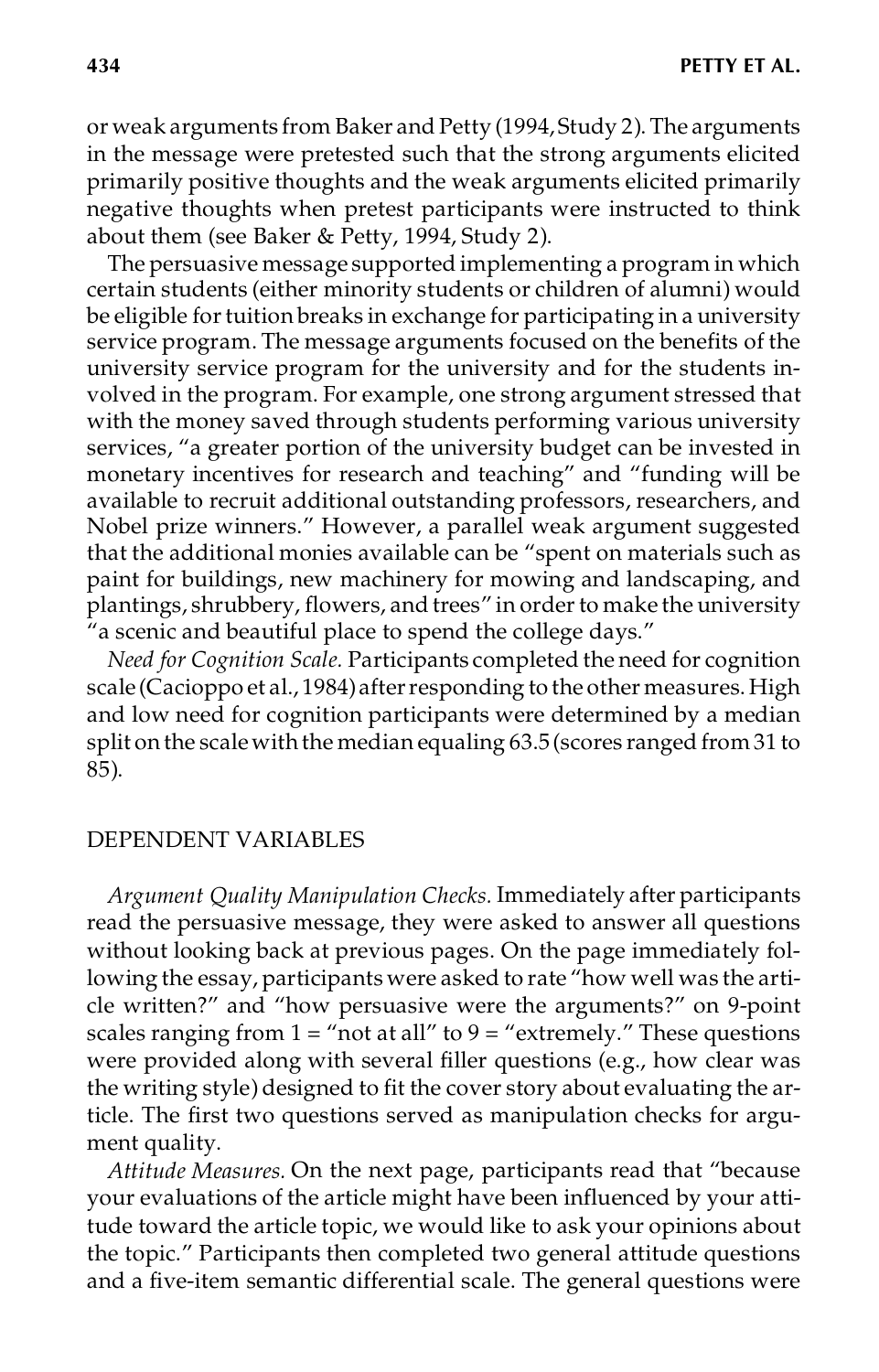"In general, what is your opinion about the university service program?" and "How would you feel about the implementation of the university service program here at Ohio State University?" These items were completed on 9-point scales ranging from 1 = "strongly oppose" to 9 = "strongly favor."On the five-item semantic differential scale, participants were asked, "rate how you feel about the university service program." Each semantic differential was completed on a 9-point scale. The scale anchors were: unfavorable/favorable, bad/good, foolish/wise, harmful/beneficial and unfair/fair.

*Source Memory Manipulation Check and Participant Demographics.* After completing all other dependent measures, participants completed the source memory multiple choice questions and the participant demographic sheet (as described in study  $1$ ).<sup>5</sup>

#### **RESULTS**

All dependent variables were submitted to a 2 (Group interest expectancy: confirmation vs. disconfirmation)  $\times$  2 (Source: Black, non-alumnus vs. White, alumnus  $) \times 2$  (Argument quality: strong vs. weak)  $\times 2$ (NC: high vs. low) between-participants analysis of variance.

*Argument Quality Manipulation Checks.*<sup>6</sup> To determine if our manipulation of strong and weak arguments was effective, participants' responses to the two argument quality questions were averaged and submitted to the four-way ANOVA. The expected main effect for argu ment quality was obtained,  $F(1,271) = 12.97$ ,  $p < .001$ . Messages containing strong arguments were rated more positively (*M* = 5.89) than were weak messages  $(M = 5.12)^7$ 

*Attitude Measure.* The  $\alpha$  coefficient for the attitude scales was .95 so the scales were averaged to form an overall index. This index was subjected

<sup>5.</sup> On the source memory manipulation check, one participant made an error on the writer's race and eleven participants erred on the alumni status of the writer's parents. When these participants are removed from analyses, results are the same as those re ported.

<sup>6.</sup> One participant did not complete this measure, and thus was notincluded in the analysis.

<sup>7.</sup> A main effect of expectancy was also obtained,  $F(1, 271) = 6.80$ ,  $p < .01$ , suggesting that participants in the disconfirmation conditions rated arguments more positively (*M* = 5.79) than did participants in the confirmation conditions (*M* = 5.23).In addition, a need for cognition  $\times$  expectancy interaction emerged,  $F(1,271) = 4.00$ ,  $p < .05$ , suggesting that whereas high NC individuals rated the quality of the arguments higher when the expectancy was disconfirmed  $(M = 5.90)$  than confirmed  $(M = 4.91)$ , low NC individuals' perceptions of argumentquality were notaffected byexpectancy (*M*disconfirmed = 5.68,*M*confirmed = 5.55).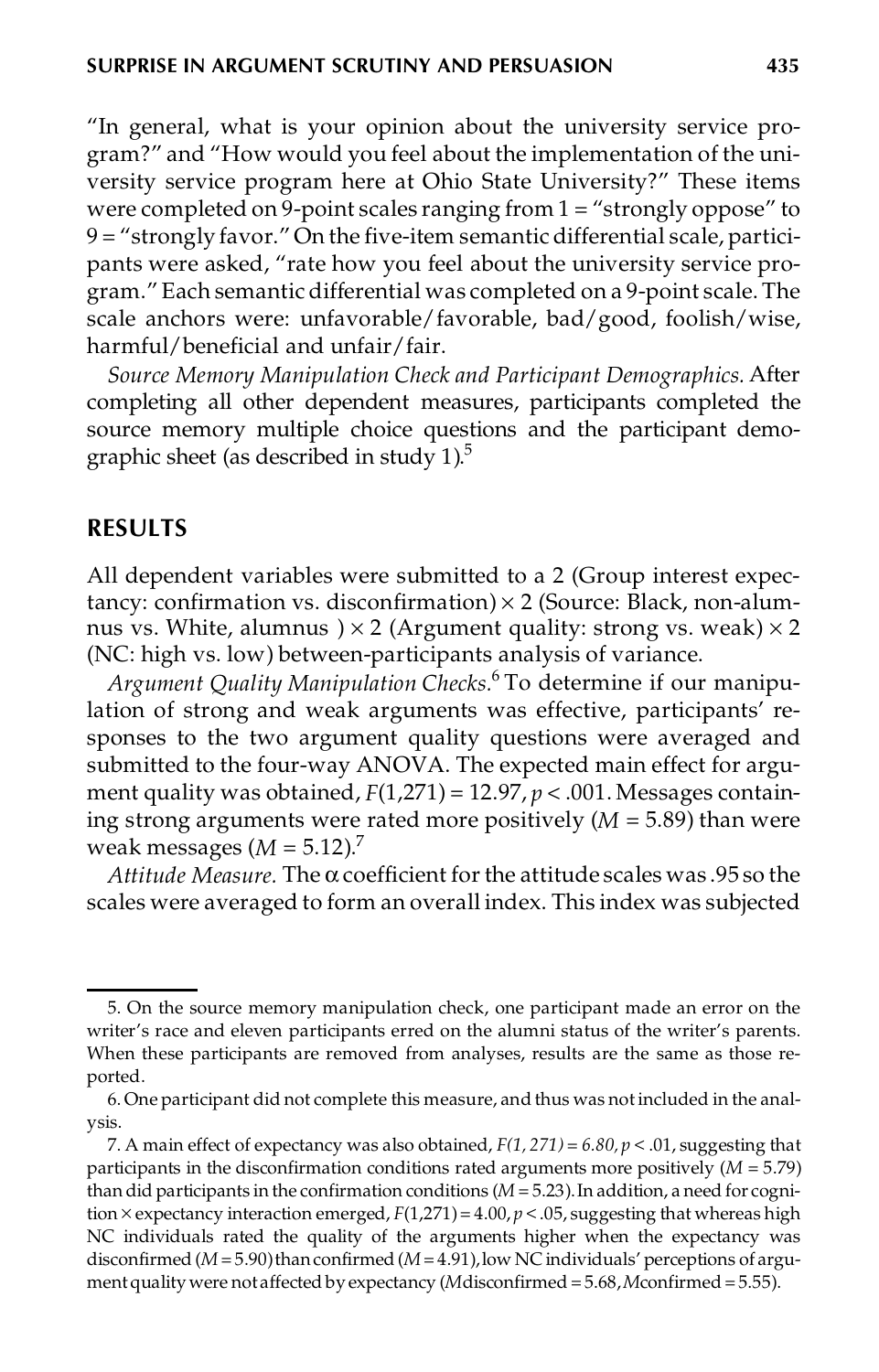

FIGURE 1. Interaction on attitudes between group interest expectancy status and argument quality.

to the four-way between-participants ANOVA. First, a main effect for argument quality was obtained, *F*(1,272) = 11.04, *p* < .01, indicating that participants receiving strong arguments were more persuaded (*M* = 5.49) than were those who received weak arguments  $(M = 4.74)$ . Of greater interest, the predicted expectancy  $\times$  argument quality interaction,  $F(1,272) = 5.79$ ,  $p < 0.02$ , qualified this main effect (see Figure 1). When expectancies were disconfirmed, argument quality had a greater impact on attitudes than when expectancies were confirmed. More specifically, under expectancy confirmation conditions, argument quality had no impact on attitudes, *F*(1,139) = .42, ns. However, under expectancy disconfirmation conditions, a simple main effect for argument quality emerged, *F*(1,145) = 18.54, *p* < .0001.

One additional effect that emerged, consistent with past research (Priester & Petty, 1995; Smith & Petty, 1995), was a three-way interaction among expectancy, argument quality, and need for cognition, *F*(1,272)= 3.86, *p* < .05 (see Table 2). Separate analyses for high and low need for cognition participants indicated that high NC participants (i.e., those individuals who enjoy thinking) showed only a main effect for argument quality,  $F(1,134) = 7.84$ ,  $p < .01$  (the expectancy  $\times$  argument quality interaction, *F* < 1, ns), suggesting that they engaged in effortful processing of the message regardless of whether expectancies were confirmed or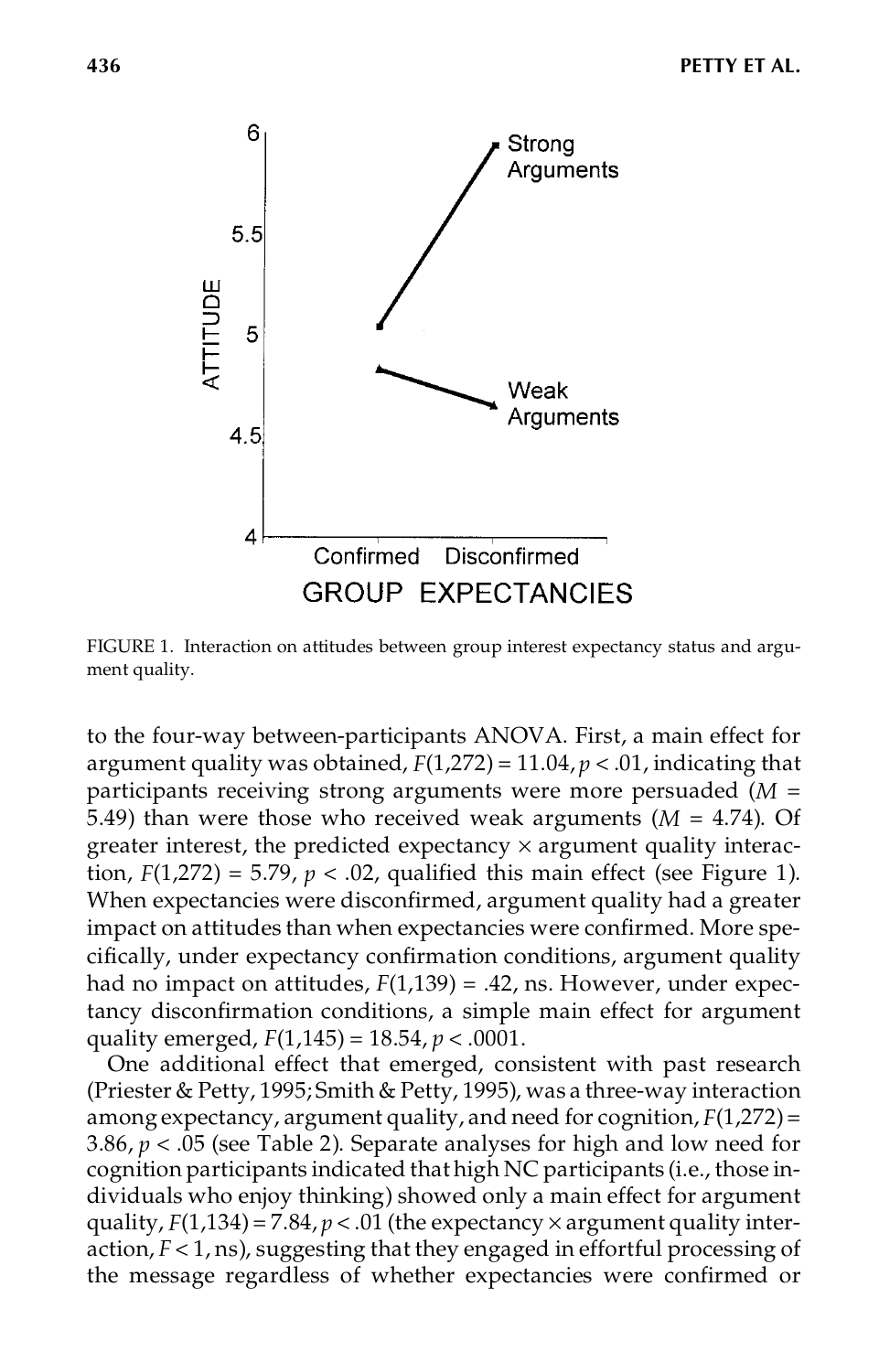|  | 4. |  |
|--|----|--|
|  |    |  |

|                         | ——Attitudes—— |              |
|-------------------------|---------------|--------------|
| <b>Argument Quality</b> | Confirmed     | Disconfirmed |
| Strong                  | 5.04(65)      | 5.94(79)     |
|                         | $SD = 1.87$   | $SD = 1.70$  |
| Weak                    | 4.83(76)      | 4.65(68)     |
|                         | $SD = 1.97$   | $SD = 2.09$  |

TABLE 1. Mean Attitude Ratings as a Function of Group-Interest Expectancy Status and Argument Quality (Experiment 2)

*Note*. *N*s indicated in parentheses.

disconfirmed. Low NC participants showed a main effect for argument quality,  $F(1,146) = 4.19$ ,  $p < .05$ , along with an expectancy  $\times$  argument quality interaction,  $F(1,146) = 10.38$ ,  $p < .01$ . This interaction indicated that low NC participants did not differentiate between strong and weak arguments when their expectancies were confirmed, but they did differentiate when their expectancies were disconfirmed.<sup>8</sup>

## **GENERAL DISCUSSION**

The present research expands our understanding of the consequences of sources taking unexpected positions. Based on prior research and theory, one would have predicted that when a source takes an unexpected position, greater attributions of trustworthiness and reduced information processing activity should result compared to when the source takes an expected position. The current studies suggest that this result is

<sup>8.</sup> A source  $\times$  expectancy interaction,  $F(1,272) = 5.28$ ,  $p < .03$ , was also obtained. A main effect for expectancy emerged in the Black, non-alumnus source condition, *F*(1,136)= 8.40,  $p < 0.01$ . Thus, participants had more positive attitudes toward the message when a minority source wrote in favor of children of alumni receiving the tuition breaks  $(M = 5.62)$  than when the minority source wrote in favor of breaks for minorities (*M* = 4.75). Attitudes in theWhite, alumnus source conditions did notdiffer between expectancy disconfirming (*M*  $=$  4.96) and confirming conditions ( $M = 5.13$ ),  $F < 1$ . This unanticipated result could have occurred because Caucasian participants paid more attention to the position taken by the Black than the White source, resulting in their being more affected by those positions (Petty, Fleming, & White, 1999; White & Harkens, 1994). Future research could include conditions where a Black source is an alumnus and a White source is a non-alumnus to tease apart race from alumni effects. Importantly, our results indicated that participants engaged in greater scrutiny of the arguments whichever source (black or white, alumnus or non-alumnus) violated expectancies. That is, the significant two-way Expectancy  $\times$  Argument quality interaction was not qualified by source, nor was the significant three-way Expectancy  $\times$  Argument quality  $\times$  Need for cognition interaction qualified by source.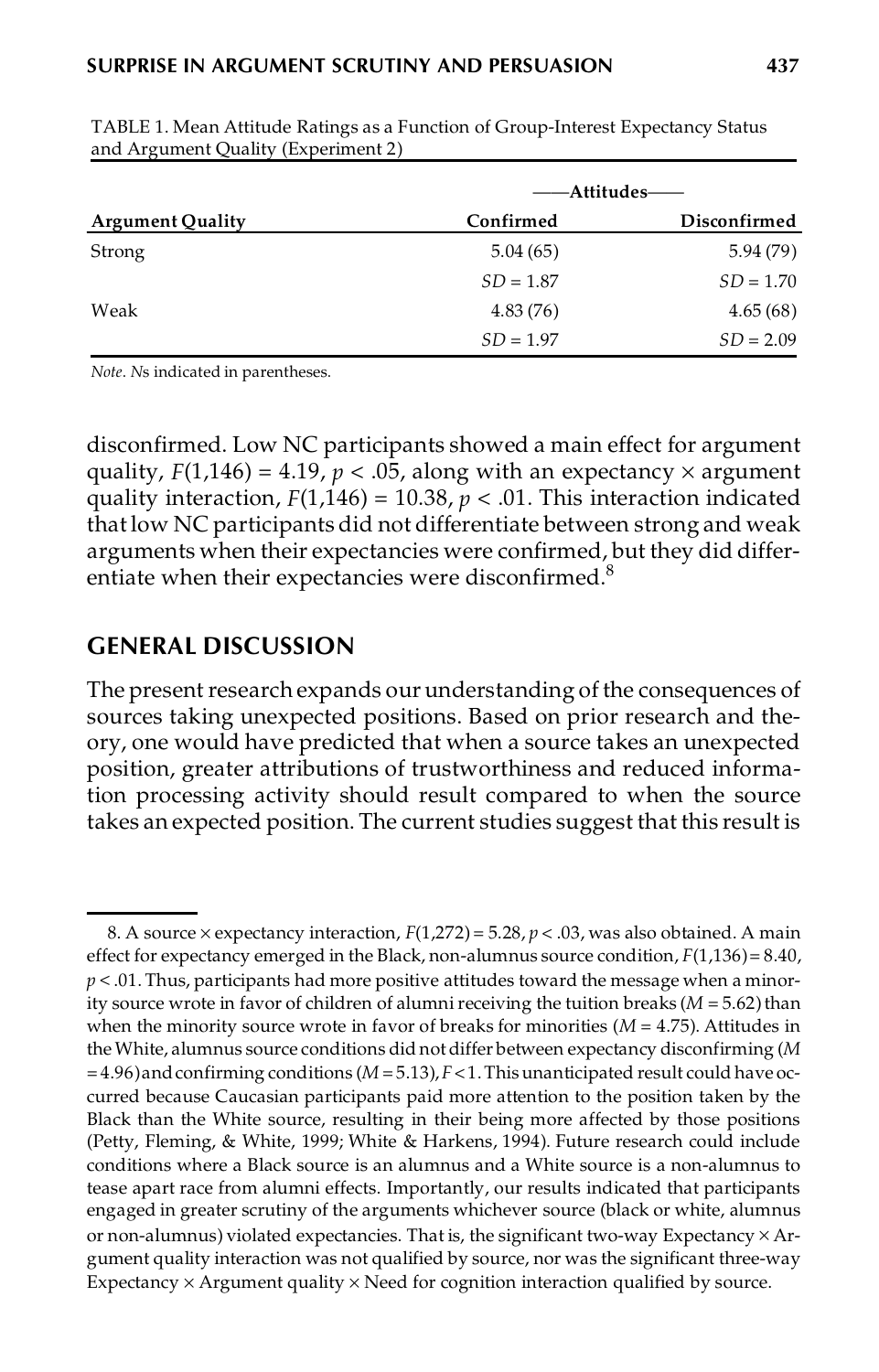|                         | ——Attitudes——                  |                        |                               |                        |  |
|-------------------------|--------------------------------|------------------------|-------------------------------|------------------------|--|
|                         | <b>High Need for Cognition</b> |                        | <b>Low Need for Cognition</b> |                        |  |
| <b>Argument Quality</b> |                                | Confirmed Disconfirmed |                               | Confirmed Disconfirmed |  |
| Strong                  | 5.08(33)                       | 5.80(37)               | 5.00(32)                      | 6.07(42)               |  |
|                         | $SD = 2.04$                    | $SD = 1.56$            | $SD = 1.70$                   | $SD = 1.82$            |  |
| Weak                    | 4.32(37)                       | 4.84(31)               | 5.35(39)                      | 4.45(37)               |  |
|                         | $SD = 2.02$                    | $SD = 2.00$            | $SD = 1.81$                   | $SD = 2.17$            |  |

TABLE 2. Mean Attitude Ratings as a Function of Group-Interest Expectancy Status, Argument Quality, and Participants' Need for Cognition Level (Experiment 2)

*Note*. *N*s indicated in parentheses.

likely primarily when the position taken violates individual self-interest. When the position is unexpected because it violates a group's interest, the results are quite different. That is, in Experiment 1, we showed that although both types of expectancy violation induce surprise, only the violation of self-interest is associated with increased perceptions of trustworthiness. Violations of group interest do not engender the same enhancements of trustworthiness. Instead, violations of group interest appearto produce some attributional ambiguity. The surprise accompanied by unclear attributions as to the cause of a behavior would be expected to lead to increased rather than decreased information processing. This is the effect we observed in Experiment 2.

## INTEGRATION: INFORMATION PROCESSING CONSEQUENCES OF EXPECTANCY DISCONFIRMATION

The current framework seems potentially useful for reconciling seemingly inconsistent findings in the persuasion literature regarding the information processing consequences of expectancy disconfirmation. To summarize briefly, if disconfirmation of expectancies leads to increased perceptions of source trustworthiness or enhanced perceptions of message validity, then message processing should decrease over confirmation conditions (Chaiken et al., 1989; Petty & Cacioppo, 1986). On the other hand, if disconfirmation of expectancies leads only to surprise compared to confirmation conditions, message processing should in crease. In pastresearch, disconfirmations of expectancies about message quality (Maheswaran & Chaiken, 1991), message framing (Smith & Petty, 1995), and whether a majority or minority of others hold a pro- or counterattitudinal position (Baker & Petty, 1994) did not violate self-interest and thus should not lead to perceptions of source trustworthiness or message validity. In each case, recipients are simply left surprised by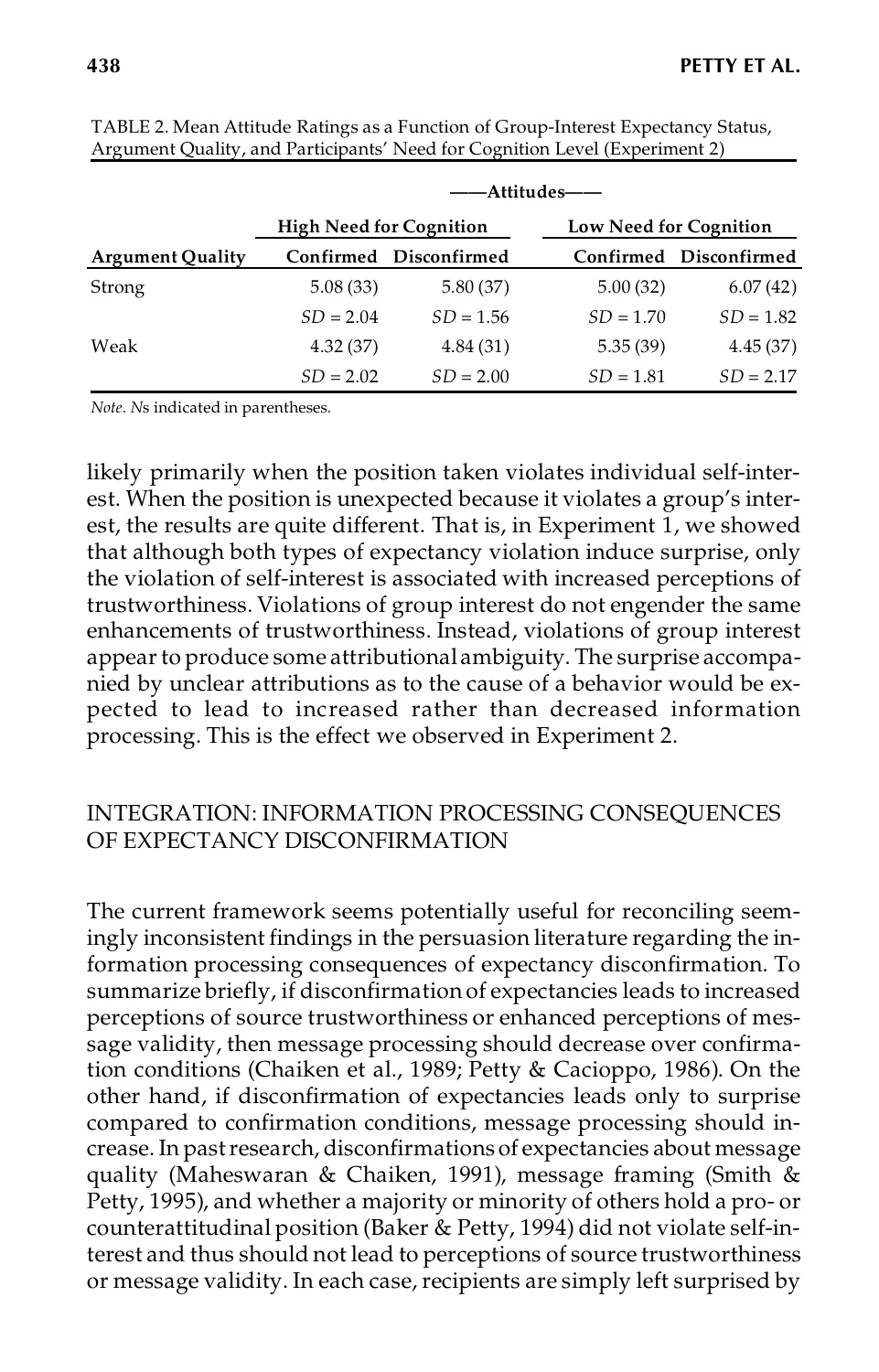the disconfirmation of expectancies and they engage in greater information processing activity, presumably to resolve the violation of expectations and re-establish their understanding of the topic or source at hand (Olson et al., 1996).

It is somewhat ironic that the earliest work on expectancies in persuasion (Eagly & Chaiken, 1975; Eagly et al., 1978; Walster et al., 1966; Wood & Eagly, 1981) focused on the one type of expectation (i.e., source-position expectancy based on personal self-interest) that produced an apparent *exception* to the subsequently emergent general rule that disconfirmation of expectancies enhances processing. The current research is the first to show that violations of expectancies about the position a source will take can lead to enhanced information processing. This was accomplished by shifting the expectation from one based on self-interest alone to group interest.

In examining this framework, it is important to keep the theoretical variables in mind that underlie our integration. That is, when a source violates expectancies, a number of inferences are possible. An expectancy disconfirmation can enhance perceptions of source trustworthiness or message validity (and thus decrease message processing), and it can also affect surprise (and thus increase message processing), but when surprise alone occurs, enhanced information processing occurs. When both occur, it appears that perceptions of message validity reduce message processing despite the increased surprise.

For self- and group interest expectancy violations to occur, at leasttwo factors seem necessary: a perception that some self- or group interest is involved, andan expectationthatindividuals will actin accordancewith that interest. A perception of self- or group interest may not always be present. For example, an aggregate of individuals, which is not entitative enough (they do not form a coherent whole), may not be perceived as having a common group interest in the first place (Campbell, 1958; Hamilton & Sherman, 1996; Hamilton, Sherman, & Lickel, 1998). In such cases, there would be no group interest to violate. Even when selfor group interest is perceived, however, violations of them may not always cause expectancydisconfirmations.For example, in some cultures, self-interest violation may be expected rather than unexpected, and thus such violations would not be expected to lead to increased perceptions oftrustworthiness,because people are more likely to makedispositional attributions for behaviors that are unexpected (Jones & Davis, 1965). Likewise, for some groups or issues, group interest violation may also be expected, such as when the group is clearly undeserving, and in those instances violation of group interest would not be expected to lead to surprise.

Future work could examine these possibilities, as well as explore several remaining issues. For example, although we compared individual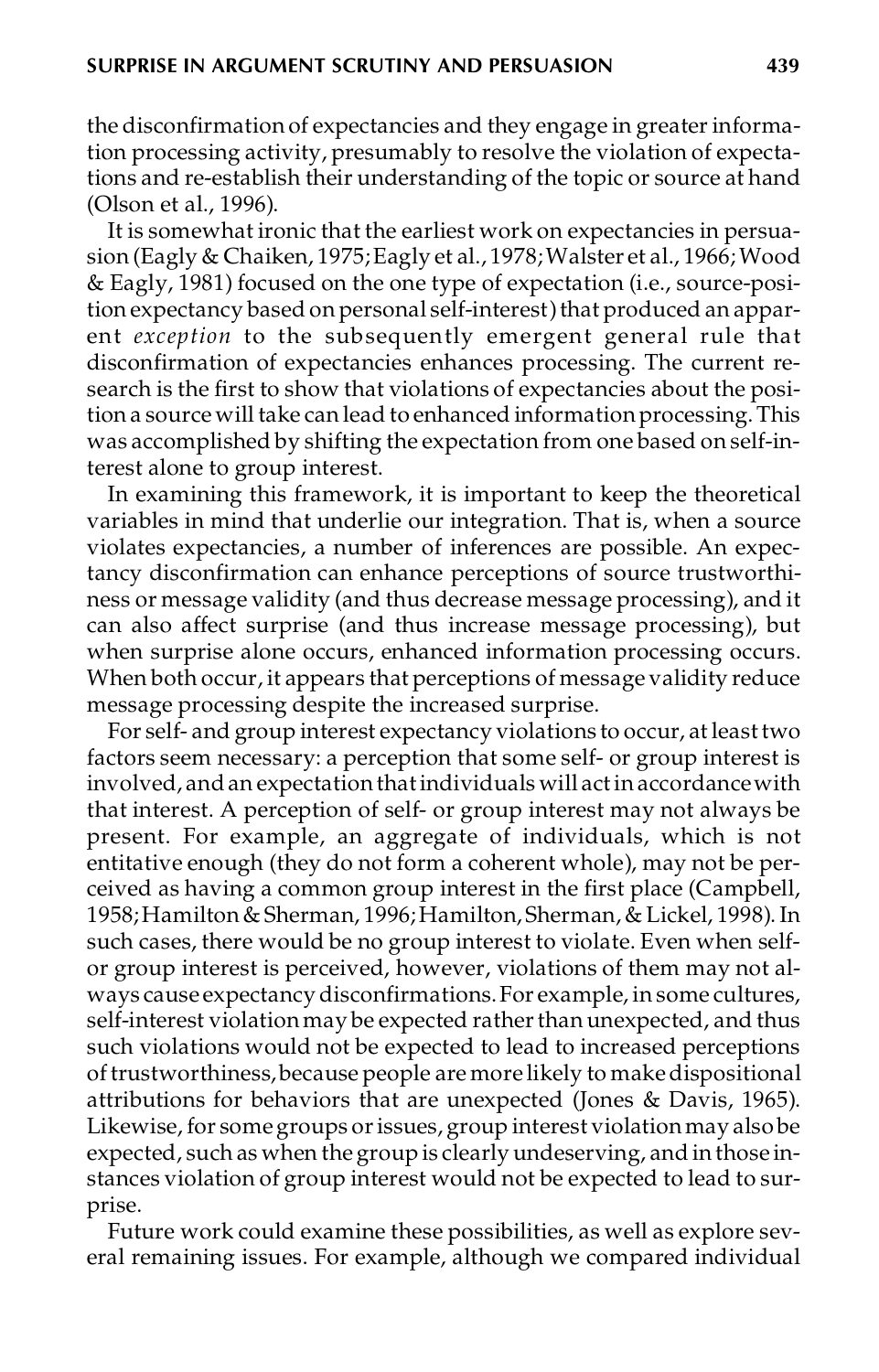versus group interest violations on perceptions of trustworthiness and surprise together in Study 1, we did not directly compare the effects of these two types of expectancy violations on information processing and persuasion.This was because the effects of individual self-interest violation on information processing and persuasion seemed clear from prior research. Nevertheless, it would be prudent to examine the effects of in dividual- versus group interest confirmation versus disconfirmation on information processing in the same study. In addition, our hypothesis that surprise and attributional ambiguity mediate the increased processing resulting from group interest violations should be directly tested by assessing the mediators in the same study as the outcome variables.

The current research and framework suggest that it is important to consider that expectancies in persuasion contexts can be developed upon multiple bases, such as on prior knowledge of a person's past behaviors, a person's group membership, or human behavior in general. As shown in our experiments, the basis of the expectancy can make an important difference in the outcome of disconfirmation on source perception and on subsequent information processing and persuasion.

#### **REFERENCES**

- Ashmore, R. D., & Del Boca, F. K. (1979). Sex stereotypes and implicit personality theories: Toward a cognitive-social psychological conceptualization. *[Sex Roles, 5](http://fidelio.ingentaselect.com/nw=1/rpsv/cgi-bin/linker?ext=a&reqidx=/0360-0025^28^295L.219[aid=1969538])*, 219-248.
- Baker, S. M., & Petty, R. E. (1994).Majority and minority influence: Source-position imbal ance as a determinant of message scrutiny. *Journal of [Personality](http://fidelio.ingentaselect.com/nw=1/rpsv/cgi-bin/linker?ext=a&reqidx=/0022-3514^28^2967L.5[aid=137105]) and Social Psychol[ogy, 67](http://fidelio.ingentaselect.com/nw=1/rpsv/cgi-bin/linker?ext=a&reqidx=/0022-3514^28^2967L.5[aid=137105])*, 5-19.
- Brewer, M. B., & Silver, M. D. (2000). Group distinctiveness, social identification, and collective mobilization. In S.Stryker, T. J. Owens, & R. W. White (Eds.), *Self, Identity, and Social Movements* (pp. 153-171). Minneapolis, MN: University of Minnesota Press.
- Cacioppo, J. T., & Petty, R. E. (1982).The need for cognition. *Journal of [Personality](http://fidelio.ingentaselect.com/nw=1/rpsv/cgi-bin/linker?ext=a&reqidx=/0022-3514^28^2942L.116[aid=260286]) and Social [Psychology, 42](http://fidelio.ingentaselect.com/nw=1/rpsv/cgi-bin/linker?ext=a&reqidx=/0022-3514^28^2942L.116[aid=260286])*, 116-131.
- Cacioppo, J. T., Petty, R. E., & Kao, C.(1984).The efficient assessment of need for cognition. *[Journal of Personality Assessment, 48](http://fidelio.ingentaselect.com/nw=1/rpsv/cgi-bin/linker?ext=a&reqidx=/0022-3891^28^2948L.306[aid=294152])*, 306-307.
- Campbell, D. T. (1958). Common fate, similarity, and other indices of the status of aggregates as social entities. *Behavioral Science*, *3*, 14-25.
- Chaiken, S., Liberman, A., & Eagly, A. H. (1989). Heuristic and systematic processing within and beyond the persuasion context. In J. S. Uleman, & J. A. Bargh (Eds.), *Unintended thought* (pp. 212-252). New York: Guilford Press.
- Eagly, A. H., & Chaiken, S. (1975). An attribution analysis of the effect of communicator characteristics on opinion change:The case of communicator attractiveness. *Journal of Personality and Social Psychology, 32*, 136-144.
- Eagly, A. H., Chaiken, S., & Wood, W. (1981). An attribution analysis of persuasion. In J. H. Harvey, W. J. Ickes, & R. F. Kidd (Eds.), *New directionsin attribution research* (Vol 3, pp. 37-62). Hillsdale, NJ: Erlbaum.
- Eagly,A. H.,Wood. W., & Chaiken, S.(1978). Causal inferences about communicators and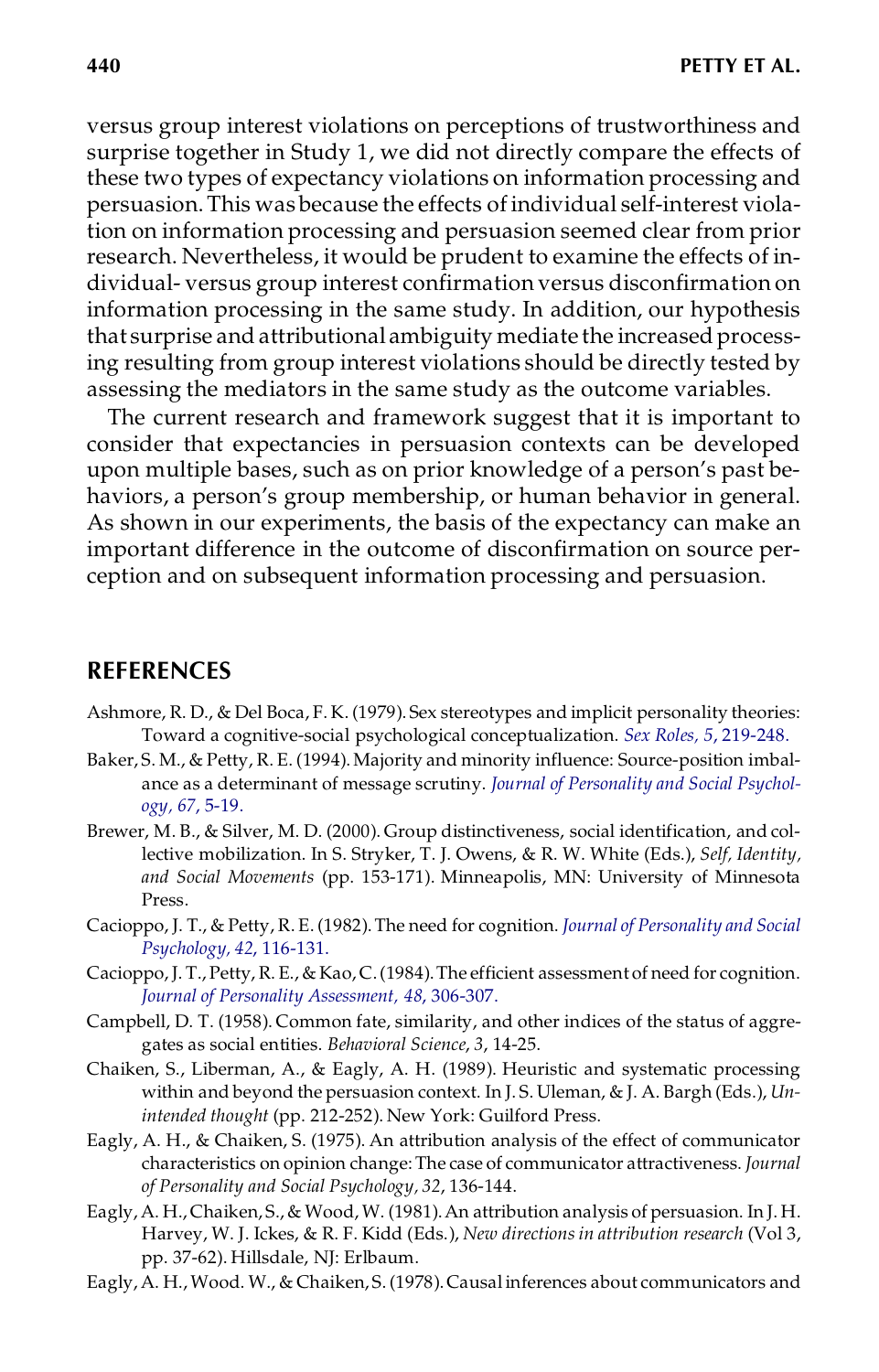their effects on opinion change. *Journal of Personality and Social [Psychology,](http://fidelio.ingentaselect.com/nw=1/rpsv/cgi-bin/linker?ext=a&reqidx=/0022-3514^28^2936L.424[aid=355586]) 36*, [424-435.](http://fidelio.ingentaselect.com/nw=1/rpsv/cgi-bin/linker?ext=a&reqidx=/0022-3514^28^2936L.424[aid=355586])

- Fiske, S. T., & Neuberg, S. L. (1990). A continuum of impression formation, from category-based to individuating processes: Influences of information and motivation on attention and interpretation. In M. P. Zanna (Ed.), *Advancesin experimental social psychology* (Vol. 23, pp. 1-74). San Diego: Academic Press.
- Hamilton, D.L., & Sherman, S. J. (1996). Perceiving persons and groups. *[Psychological](http://fidelio.ingentaselect.com/nw=1/rpsv/cgi-bin/linker?ext=a&reqidx=/0033-295X^28^29103L.336[aid=16884]) Review*, *103*[, 336-355.](http://fidelio.ingentaselect.com/nw=1/rpsv/cgi-bin/linker?ext=a&reqidx=/0033-295X^28^29103L.336[aid=16884])
- Hamilton, D.L., Sherman, S. J., & Lickel, B. (1998).Perceiving social groups: The impact of the entitativity continuum. In C. Sedikides, J. Schopler, & C. A. Insko (Eds.), *Intergroup cognitions and intergroup behavior* (pp. 47-74). Mahwah, NJ: Erlbaum.
- Hastie, R. (1984). Causes and effects of causal attribution. *Journal of [Personality](http://fidelio.ingentaselect.com/nw=1/rpsv/cgi-bin/linker?ext=a&reqidx=/0022-3514^28^2937L.25[aid=348311]) and Social [Psychology, 37](http://fidelio.ingentaselect.com/nw=1/rpsv/cgi-bin/linker?ext=a&reqidx=/0022-3514^28^2937L.25[aid=348311])*, 25-38.
- Jones, E. E., & Davis, K. E. (1965). From acts to dispositions: The attribution process in per son perception. In L.Berkowitz (Ed.), *Advancesin experimentalsocial psychology* (Vol. 2, pp. 219-266). New York: Academic Press.
- Kramer,R. M., Brewer, M. B.,& Hanna,B. (1996).Collective trust and collective action: The decision to trust as a social decision. InR.Kramer& T. Tyler(Eds.), *Trustinorganizations* (pp. 357-389). Thousand Oakes, CA: Sage.
- Maheswaran, D., & Chaiken, S. (1991). Promoting systematic processing in low-motivation settings: Effects of incongruent information on processing and judgment. *[Jour](http://fidelio.ingentaselect.com/nw=1/rpsv/cgi-bin/linker?ext=a&reqidx=/0022-3514^28^2961L.13[aid=16222])[nal of Personality and Social Psychology, 61](http://fidelio.ingentaselect.com/nw=1/rpsv/cgi-bin/linker?ext=a&reqidx=/0022-3514^28^2961L.13[aid=16222])*, 13-33.
- Olson, J. M., Roese, N. J., & Zanna, M. P. (1996). Expectancies. In E. T. Higgins & A. W. Kruglanski (Eds.), *Social psychology: Handbook of basic principles* (pp. 211-238). New York: Guilford Press.
- Petty, R. E. (1997).The evolution of theory and research in social psychology: From single to multiple effect andprocess models. In C.McGarty & S. A. Haslam(Eds.), *Themessage ofsocial psychology:Perspectives onmind insociety* (pp. 268-290).Oxford,England: Blackwell Publishers, Ltd.
- Petty, R. E., & Cacioppo, J. T. (1979).Issue involvement can increase ordecrease persuasion by enhancing message-relevant cognitive responses. *Journal of [Personality](http://fidelio.ingentaselect.com/nw=1/rpsv/cgi-bin/linker?ext=a&reqidx=/0022-3514^28^2937L.1915[aid=767535]) and Social [Psychology, 37](http://fidelio.ingentaselect.com/nw=1/rpsv/cgi-bin/linker?ext=a&reqidx=/0022-3514^28^2937L.1915[aid=767535])*, 1915-1926.
- Petty, R. E., & Cacioppo, J. T. (1986). *Communication and persuasion: Central and peripheral routes to attitude change*. New York: Springer-Verlag.
- Petty, R. E., & Cacioppo, J. T. (1990). Involvement and persuasion: Tradition versus integration. *Psychological Bulletin*, *107*, 367-374.
- Petty, R. E., Fleming, M. A., & White, P. H. (1999). Stigmatized sources and persuasion: Prejudice as a determinant of argument scrutiny.*Journal of [Personality](http://fidelio.ingentaselect.com/nw=1/rpsv/cgi-bin/linker?ext=a&reqidx=/0022-3514^28^2976L.19[aid=1126507]) and SocialPsy[chology](http://fidelio.ingentaselect.com/nw=1/rpsv/cgi-bin/linker?ext=a&reqidx=/0022-3514^28^2976L.19[aid=1126507])*, *76*, 19-34.
- Petty, R. E., Wells, G. L., & Brock, T. C. (1976). Distraction can enhance or reduce yielding to propaganda: Thought disruption versus effort justification. *Journal of [Personality](http://fidelio.ingentaselect.com/nw=1/rpsv/cgi-bin/linker?ext=a&reqidx=/0022-3514^28^2934L.874[aid=1115997]) [and Social Psychology, 34](http://fidelio.ingentaselect.com/nw=1/rpsv/cgi-bin/linker?ext=a&reqidx=/0022-3514^28^2934L.874[aid=1115997])*, 874-884.
- Platow, M. J., Hoar, S., Reid, S., Harley, K., & Morrison, D. (1997). Endorsement of distributively fair and unfair leaders in interpersonal and intergroup situations. *[European](http://fidelio.ingentaselect.com/nw=1/rpsv/cgi-bin/linker?ext=a&reqidx=/0046-2772^28^2927L.465[aid=1434972]) [Journal of Social Psychology](http://fidelio.ingentaselect.com/nw=1/rpsv/cgi-bin/linker?ext=a&reqidx=/0046-2772^28^2927L.465[aid=1434972])*, *27*, 465-494.
- Platow, M. J., O'Connell, A., Shave, R., & Hanning, P. (1995). Social evaluations of fair and unfair allocators in interpersonal and intergroup situations. *British [Journal](http://fidelio.ingentaselect.com/nw=1/rpsv/cgi-bin/linker?ext=a&reqidx=/0144-6665^28^2934L.363[aid=1434973]) of Social [Psychology](http://fidelio.ingentaselect.com/nw=1/rpsv/cgi-bin/linker?ext=a&reqidx=/0144-6665^28^2934L.363[aid=1434973])*, *34*, 363-381.
- Priester, J. R., & Petty, R. E. (1995). Source attributions and persuasion: Perceived honesty as a determinant of message scrutiny. *Personality and Social Psychology Bulletin, 21*, 637-654.